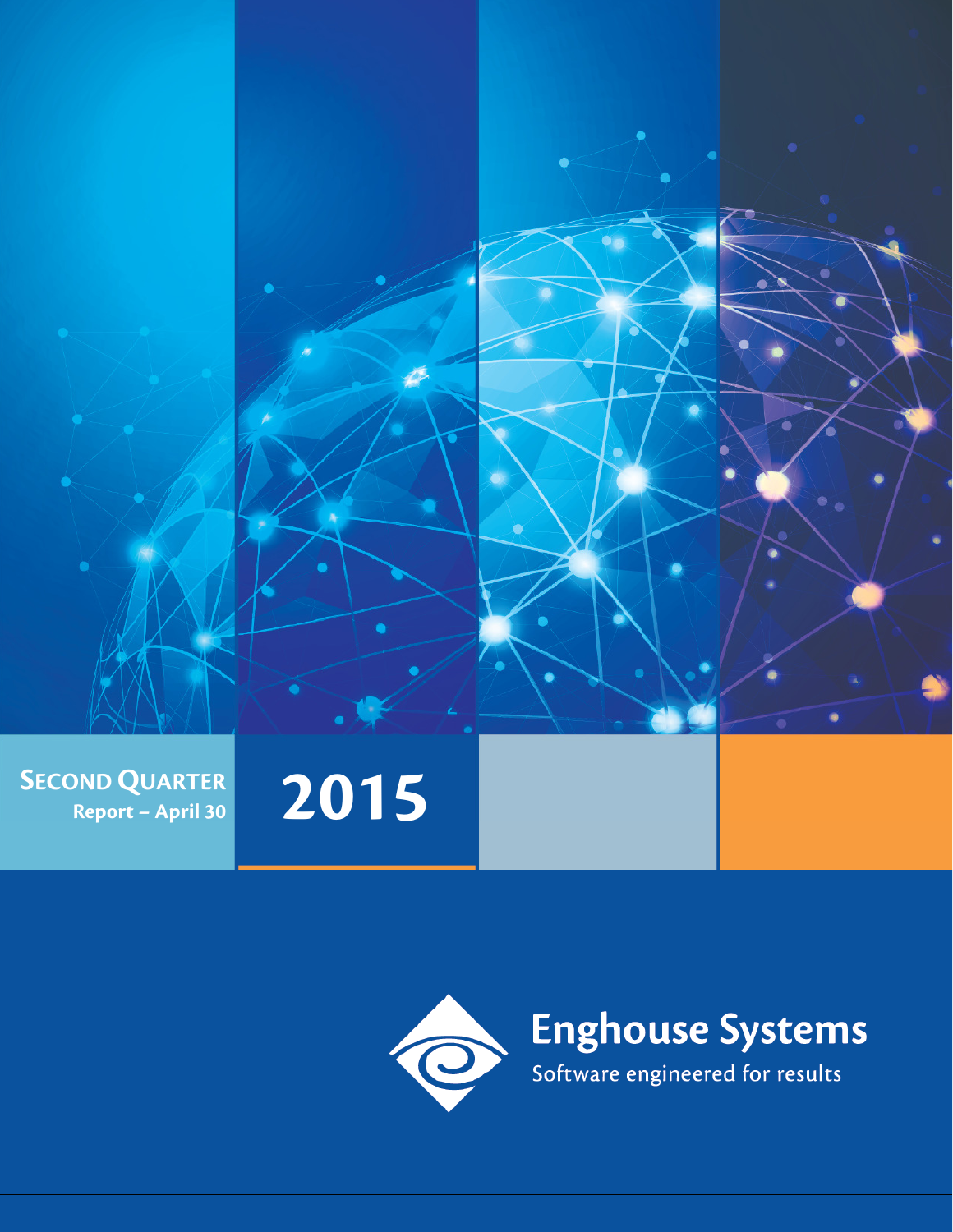June 10, 2015

To our Shareholders,

Second quarter revenue was \$68.7 million, an increase of 25% over revenue of \$55.0 million in the second quarter last year. On a year to date basis, revenue was \$131.7 million compared to \$102.4 million last year, an increase of 29%. The revenue increase primarily reflects incremental revenue contributions from acquisitions. Hosted and maintenance services revenue was \$33.7 million in the quarter, an increase of 19% over the same period last year.

Adjusted EBITDA for the quarter was \$16.2 million (\$0.60 per diluted share) compared to \$13.9 million (\$0.52 per diluted share) in last year's second quarter. Adjusted EBITDA for the year to date was \$32.4 million (\$1.20 per diluted share) compared to \$26.0 million (\$0.97 per diluted share) last year, an increase of 25%.

Net income for the quarter was \$7.6 million (\$0.28 per diluted share) compared to the prior year's second quarter net income of \$6.6 million (\$0.24 per diluted share). Results from operating activities for the quarter were \$15.5 million compared to \$12.5 million in the prior year's second quarter, an increase of 24% over the prior year.

Operating expenses before special charges related to restructuring of acquired operations were \$31.0 million compared to \$25.5 million in the prior year's second quarter and primarily includes incremental operating costs related to acquisitions. Non-cash amortization charges in the quarter were \$5.7 million compared to \$4.2 million in the prior year's second quarter and include amortization charges for acquired software and customer relationships from acquired operations.

Enghouse generated cash flows from operations of \$12.2 million in the quarter and closed the quarter with \$88.5 million in cash, cash equivalents and short-term investments, compared to \$84.9 million at October 31, 2014. The cash balance was achieved after net cash paid of \$19.8 million for the acquisition of CDRator A/S, completed March 3, 2015 and dividends of \$5.2 million paid year to date. The Company continues to have no debt.

The Board of Directors has approved an eligible quarterly dividend of \$0.12 per common share, payable on August 28, 2015 to shareholders of record at the close of business on August 14, 2015.

Subsequent to quarter end, Enghouse completed the acquisition of Reitek S.p.A, a leading provider of omnichannel contact center solutions for enterprises, expanding the Company's footprint in Italy. Enghouse remains committed to diversifying its revenue stream and continues to seek accretive acquisitions to grow its market share.

Pladler

Stephen J. Sadler Chairman of the Board and Chief Executive Officer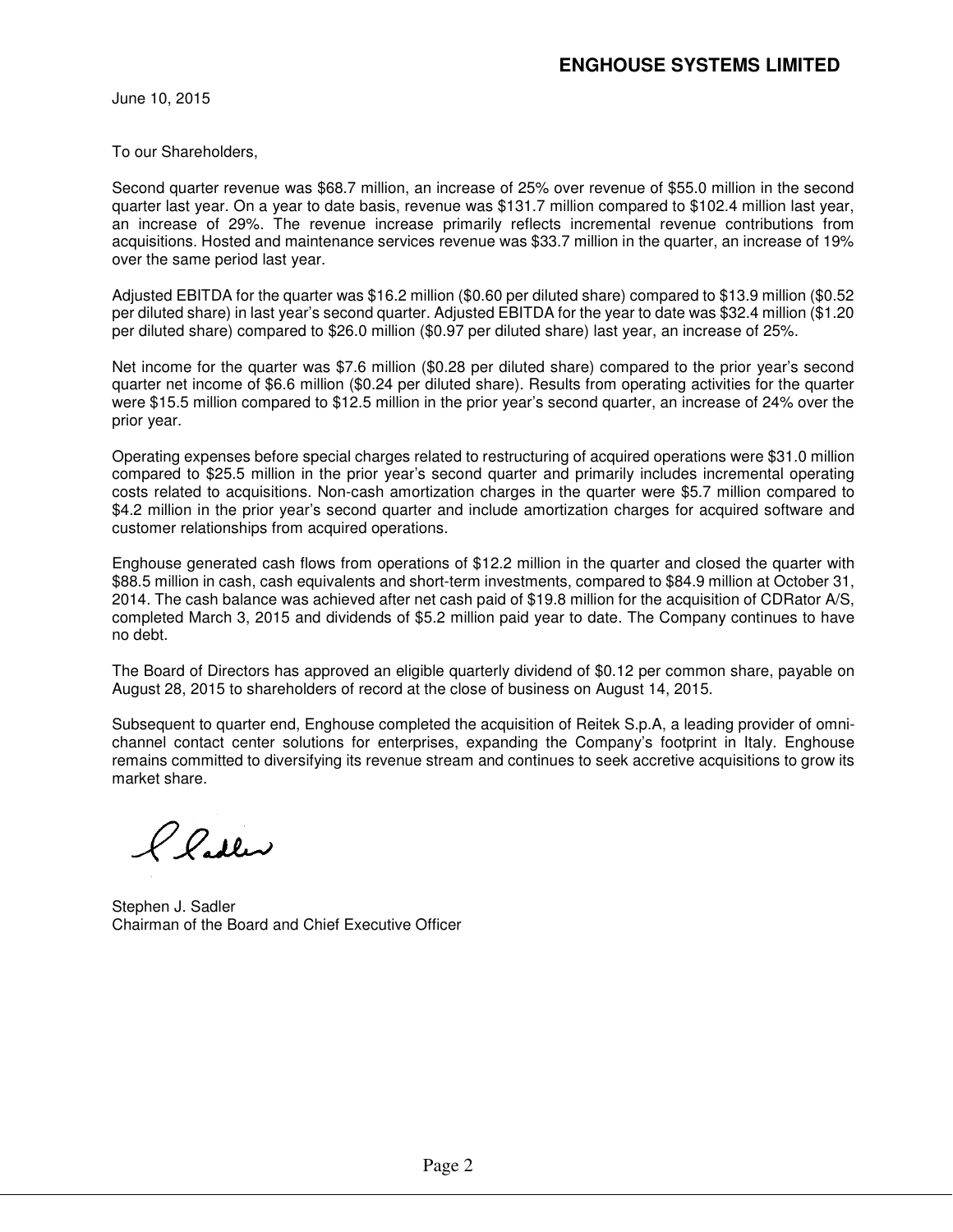#### **MANAGEMENT'S DISCUSSION AND ANALYSIS**

The following Management Discussion and Analysis ("MD&A") has been prepared as of June 10, 2015 and all information contained herein is current as of that date. For a complete understanding of our business environment, risks, trends and uncertainties and the effect of critical accounting policies and estimates on our results, this MD&A should be read in conjunction with the Company's unaudited condensed consolidated interim financial statements and the notes thereto for the periods ended April 30, 2015 and 2014, as well as the Company's audited Consolidated Financial Statements and Management's Discussion and Analysis for the fiscal year ended October 31, 2014, contained in the Company's 2014 Annual Report to Shareholders. This MD&A covers the consolidated results of operations, financial condition and cash flows of Enghouse Systems Limited ("Enghouse Systems") and its subsidiaries (together the "Company" or "Enghouse"), all wholly owned, for the second quarter ended April 30, 2015. Unless otherwise noted, the results reported herein have been prepared in accordance with International Financial Reporting Standards ("IFRS") and are presented in Canadian dollars, stated in thousands, except per share amounts.

This document is intended to assist the reader in better understanding operations and key financial results as of the date of this report. The unaudited condensed consolidated interim financial statements and the MD&A have been reviewed by the Company's Audit Committee and approved by its Board of Directors.

#### **Non-GAAP Measures**

The Company uses non-GAAP measures to assess its operating performance. Securities regulations require that companies caution readers that earnings and other measures adjusted to a basis other than GAAP do not have standardized meanings and are unlikely to be comparable to similar measures used by other companies. Accordingly, they should not be considered in isolation. The Company uses Adjusted EBITDA as a measure of operating performance. Therefore, Adjusted EBITDA may not be comparable to similar measures presented by other issuers. Adjusted EBITDA is calculated as income before income taxes adjusted for depreciation of property, plant and equipment, amortization of acquired software and customer relationships, finance income, finance expenses, other income, litigation settlements and special charges for acquisition related restructuring costs. Management uses Adjusted EBITDA to evaluate operating performance as it excludes amortization of software and intangibles (which is an accounting allocation of the cost of software and intangible assets arising on acquisition), any impact of finance and tax related activities, asset depreciation, other income and restructuring costs primarily related to acquisitions.

#### **Forward-looking Statements**

Certain statements made or incorporated by reference in this MD&A are forward-looking and relate to, among other things, anticipated financial performance, business prospects, strategies, regulatory developments, new services, market forces, commitments and technological developments. By its nature, such forward-looking information is subject to various risks and uncertainties, including those discussed in this MD&A or in documents incorporated by reference in this MD&A, such as Enghouse's Annual Information Form, which could cause the Company's actual results and experience to differ materially from the anticipated results or other expectations expressed herein. Readers are cautioned not to place undue reliance on this forwardlooking information, and the Company shall have no obligation to update publicly or revise any forward-looking information, whether as a result of new information, future events or otherwise, except in accordance with applicable securities laws.

For additional information with respect to certain of these risks or factors, reference should be made to section "Risks and Uncertainties" of the MD&A and notes to the consolidated financial statements for the year ended October 31, 2014, as well as to the Company's continuous disclosure materials filed from time to time with Canadian securities regulatory authorities, copies of which are filed electronically on SEDAR at www.sedar.com.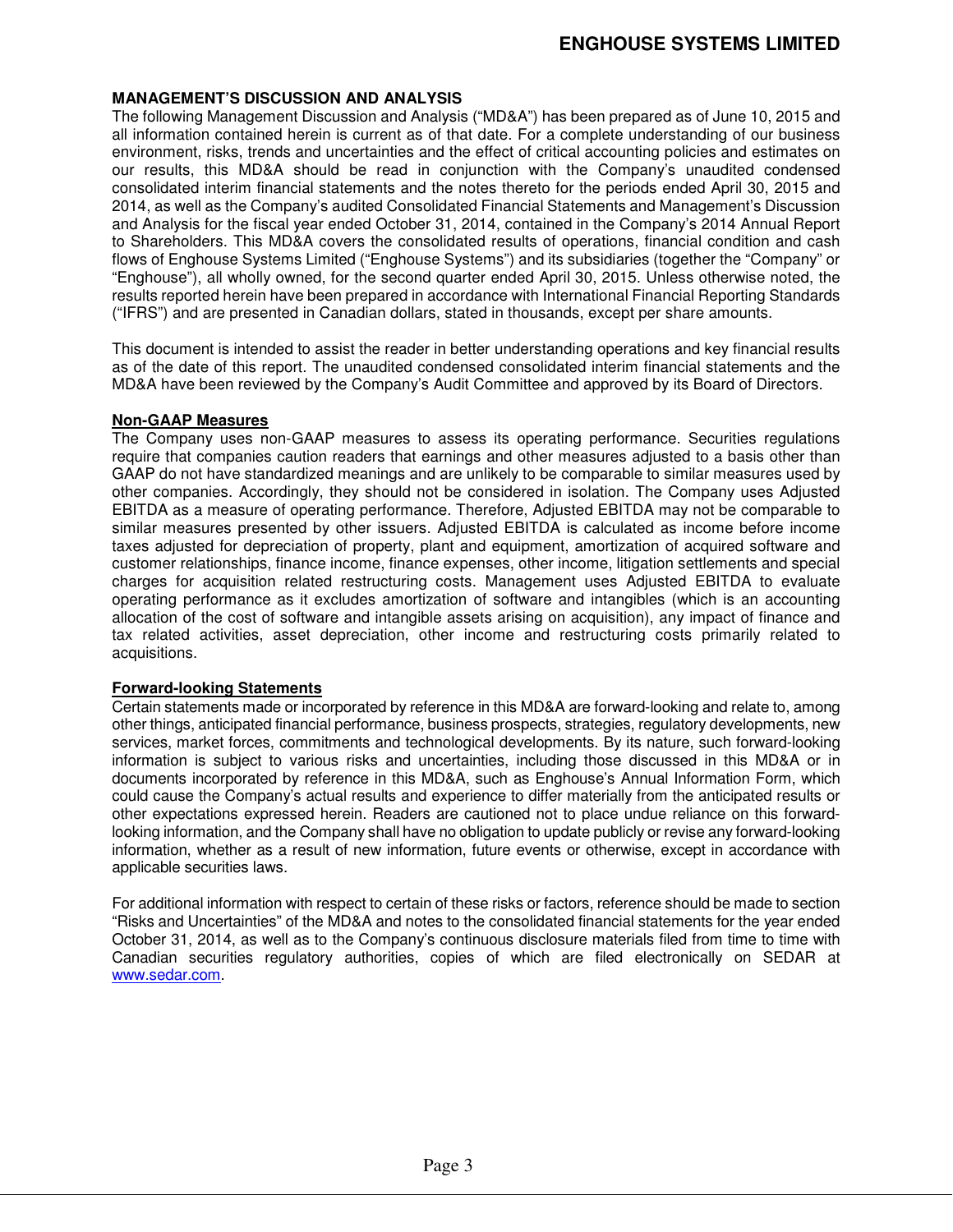### **ENGHOUSE SYSTEMS LIMITED**

#### **Corporate Overview**

Enghouse is a Canadian publicly traded company (TSX:ESL) that develops enterprise software solutions for a number of vertical markets. The Company is organized around two business segments: the Interactive Management Group and the Asset Management Group. The Interactive Management Group specializes in customer interaction software and services that are designed to enhance customer service, increase efficiency and manage customer communications across the enterprise. Core technologies include contact center, attendant console, interactive voice response, dialers, agent performance optimization and analytics that support any telephony environment, deployed on-premise or in the cloud. Its customers include insurance companies, banks and utilities as well as high technology, health care and hospitality companies. The Asset Management Group provides a portfolio of products to telecom service providers, utilities and the oil and gas industry such as telecom billing, intelligent routing, number portability, network asset management, GIS, wholesale revenue management solutions and data conversion services. The Asset Management Group also provides fleet routing, dispatch, scheduling, communications and emergency control center solutions for the transportation, first responders, distribution and security sectors.

The Company's strategy remains focused on building a consistently profitable enterprise software company with a diversified product suite and global market presence. The Company emphasizes the importance of recurring revenue streams to increase shareholder value and the predictability of its operating results. This objective is achieved through a combination of organic growth and acquisitions. While the Company continues to develop and enhance its existing product portfolio, it is also important to augment and expedite this strategy with new and complementary technology, products and services obtained through acquisition. This dual-faceted approach will enable the Company to provide a broader spectrum of products and services to its customer base more quickly than through organic means alone.

#### **Quarterly Results of Operations**

The following table sets forth certain unaudited information for each of the eight most recent quarters (the last of which ended April 30, 2015). Historically, the Company's operating results have fluctuated on a quarterly basis, which the Company expects will continue in the future. Fluctuations in results continue to relate to the timing of software license and hardware sales, which may result in large sales orders in any one quarter, movements in foreign currency exchange rates and to the timing of acquisitions, staffing and infrastructure changes. See "Risks and Uncertainties" for more details.

| For the three months<br>ending | <b>Total</b><br>revenue | <b>Net</b><br>income | <b>Earnings</b><br>per share<br>– basic | <b>Earnings</b><br>per share<br>- diluted | <b>Cash and</b><br>short-term<br><b>investments</b> | <b>Total</b><br>assets |
|--------------------------------|-------------------------|----------------------|-----------------------------------------|-------------------------------------------|-----------------------------------------------------|------------------------|
|                                | \$                      | \$                   | \$                                      | \$                                        | S                                                   | \$                     |
|                                |                         |                      |                                         |                                           |                                                     |                        |
| April 30, 2015                 | 68.701                  | 7,568                | 0.29                                    | 0.28                                      | 88.541                                              | 352,914                |
| January 31, 2015               | 63,019                  | $2,539*$             | $0.10*$                                 | $0.09*$                                   | 101,847                                             | 354,628                |
| October 31, 2014               | 62,056                  | $9.739^$             | 0.37                                    | 0.36                                      | 84.864                                              | 327,771                |
| July 31, 2014                  | 55.488                  | 7.215                | 0.28                                    | 0.27                                      | 104,958                                             | 313,069                |
| April 30, 2014                 | 54,951                  | 6,558                | 0.25                                    | 0.24                                      | 101.014                                             | 312,124                |
| January 31, 2014               | 47,492                  | 6.172                | 0.24                                    | 0.23                                      | 100.081                                             | 303,677                |
| October 31, 2013               | 47.171                  | $9.712^$             | 0.37                                    | 0.36                                      | 90.297                                              | 277,956                |
| July 31, 2013                  | 46.247                  | 6,297                | 0.24                                    | 0.24                                      | 92,037                                              | 261,585                |

\*Net of adjustment to the provision related to the finalization of contract litigation matters in the amount of \$5.0 million after tax. ^Includes credit adjustment to tax provision of \$3.3 million in fiscal 2014 and \$3.1 million in fiscal 2013 on the recognition of deferred tax assets related to non-capital losses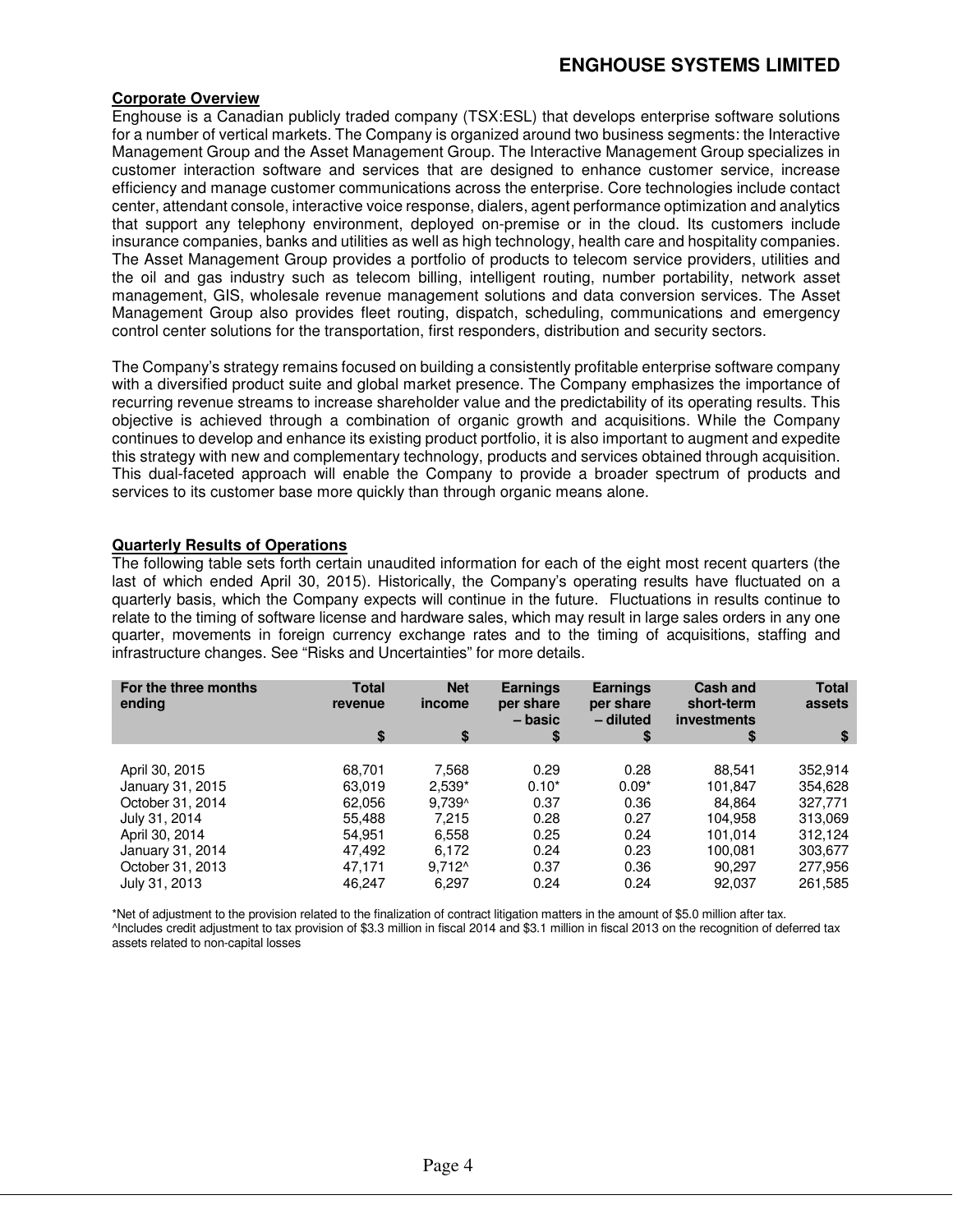#### **Results of Operations:**

(in thousands of Canadian dollars except per share amounts)

|                                                                                      | Q2/2015            | Q2/2014    | Year over year change |         |
|--------------------------------------------------------------------------------------|--------------------|------------|-----------------------|---------|
|                                                                                      |                    |            | \$                    | ℅       |
| Interactive Management Group                                                         | \$<br>44,881       | \$43,897   | 984                   | 2.2     |
| Asset Management Group                                                               | 23,820             | 11,054     | 12,766                | 115.5   |
| <b>Total revenue</b>                                                                 | 68,701             | 54,951     | 13,750                | 25.0    |
| Direct costs                                                                         | 22,179             | 16,139     | 6,040                 | 37.4    |
| Revenue, net of direct costs                                                         | 46,522             | 38,812     | 7,710                 | 19.9    |
| Operating expenses                                                                   | 30,967             | 25,520     | 5,447                 | 21.3    |
| Special charges                                                                      | 55                 | 810        | (755)                 | (93.2)  |
| Results from operating activities                                                    | 15,500             | 12,482     | 3,018                 | 24.2    |
| Litigation settlements<br>Amortization of acquired software and                      |                    |            |                       |         |
| customer relationships                                                               | (5,734)            | (4,231)    | (1,503)               | (35.5)  |
| Finance income                                                                       | 51                 | 124        | (73)                  | (58.9)  |
| Finance expense                                                                      | (170)              | (75)       | (95)                  | (126.7) |
| Other income                                                                         | 58                 |            | 57                    | 5,700   |
| Income before income taxes                                                           | $\overline{9,705}$ | 8,301      | 1,404                 | 16.9    |
| Provision for income taxes                                                           | 2,137              | 1,743      | 394                   | 22.6    |
| <b>Net Income</b>                                                                    | 7,568<br>\$        | \$6,558    | 1,010                 | 15.4    |
| Earnings per share - basic                                                           | 0.29<br>\$         | 0.25<br>\$ | 0.04                  | 16.0    |
| Earnings per share - diluted                                                         | \$<br>0.28         | \$<br>0.24 | 0.04                  | 16.7    |
| Cash flow from operating activities<br>Cash flow from operating activities excluding | 12,207<br>\$       | \$13,866   | (1,659)               | (12.0)  |
| changes in working capital                                                           | 16,550<br>\$       | \$13,377   | 3,173                 | 23.7    |

## **Adjusted EBITDA:**

The table below reconciles Adjusted EBITDA to income before income taxes:

|                                                              | <b>Three Months ended</b> |                | <b>Six Months ended</b> |                |  |
|--------------------------------------------------------------|---------------------------|----------------|-------------------------|----------------|--|
|                                                              | April 30, 2015            | April 30, 2014 | April 30, 2015          | April 30, 2014 |  |
| <b>Total Revenue</b>                                         | \$68,701                  | \$54,951       | \$131,720               | \$102,443      |  |
| Income before income taxes                                   | 9,705                     | 8,301          | 11,165                  | 16,003         |  |
| Depreciation of property, plant and equipment                | 682                       | 566            | 1,274                   | 1,095          |  |
| Amortization of acquired software and customer relationships | 5,734                     | 4,231          | 11,088                  | 8,141          |  |
| Finance income                                               | (51)                      | (124)          | (164)                   | (267)          |  |
| Finance expenses                                             | 170                       | 75             | 287                     | 133            |  |
| Other income                                                 | (58)                      | (1)            | (75)                    | (8)            |  |
| Litigation settlements                                       | $\overline{\phantom{a}}$  | ٠              | 8,774                   |                |  |
| Special charges                                              | 55                        | 810            | 79                      | 922            |  |
| <b>Adjusted EBITDA</b>                                       | \$16,237                  | \$13,858       | \$32,428                | \$<br>26,019   |  |
| <b>Adjusted EBITDA margin</b>                                | 24%                       | 25%            | 25%                     | 25%            |  |
| <b>Adjusted EBITDA per diluted share</b>                     | 0.60<br>\$                | \$<br>0.52     | 1.20<br>\$              | \$<br>0.97     |  |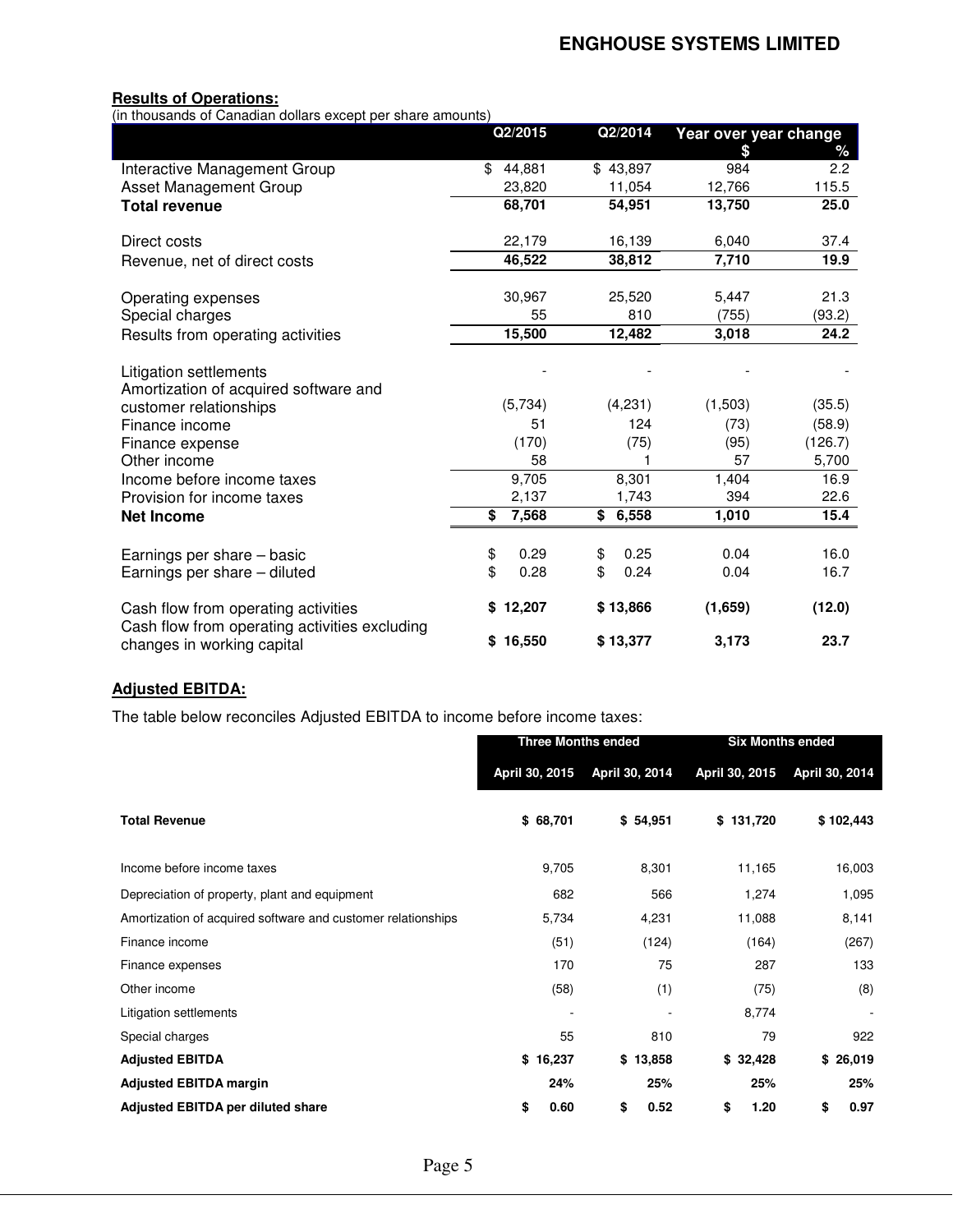### **ENGHOUSE SYSTEMS LIMITED**

#### **Revenue**

Total revenue for the quarter was \$68.7 million compared to \$55.0 million in the prior year's second quarter, a 25% increase over the prior year. Hosted and maintenance services revenue was \$33.7 million compared to \$28.3 million in the prior year's second quarter, an increase of 19%. This includes maintenance revenue of \$28.6 million compared to \$23.0 million in the prior year's second quarter and reflects incremental maintenance revenue from license sales in the past fiscal year as well as contributions from acquired operations. Hosted services revenue was down marginally at \$5.1 million in the quarter compared to \$5.3 million last year. License revenue was \$21.1 million compared to \$18.9 million in the prior year's second quarter as a result of incremental subscription revenue booked as well as contributions from acquisitions.

Revenue for the fiscal year to date was \$131.7 million compared to \$102.4 million in fiscal 2014, a 29% increase. Hosted and maintenance services revenue grew 24% in the year to \$65.9 million and represents 50% of revenue compared to 52% last year. Revenue also includes license revenue of \$40.7 million, a 17% increase over last year.

The Interactive Management Group contributed \$44.9 million in revenue in the quarter, compared to \$43.9 million reported in the second quarter of fiscal 2014. The increase is attributable to incremental contributions from acquisitions completed after last year's second quarter. The Asset Management Group contributed revenue of \$23.8 million in the quarter, compared to \$11.1 million reported in the second quarter of fiscal 2014 and reflects incremental revenue contributions from CDRator A/S ("CDRator") acquired on March 3, 2015 and acquisitions completed in the prior fiscal year. On a year to date basis, the Interactive Management Group contributed \$88.6 million compared to \$81.7 million, while the Asset Management Group revenue was \$43.1 million compared to \$20.7 million as a result of incremental contributions from acquisitions completed in the current and prior fiscal year as well as incremental services revenue from the Group's telecom billing and workflow operations.

Both revenue and costs were impacted by the stronger U.S. dollar which compared to the Canadian dollar averaged \$1.26 in the current quarter versus \$1.11 in the prior year's second quarter. The Pound Sterling also positively impacted revenue averaging \$1.91 in the current quarter compared to \$1.84 in the prior year's second quarter. The positive impact on revenue was mitigated by the stronger Canadian dollar against both the Euro, which averaged \$1.40 in the quarter versus \$1.52 last year while the Swedish Kronor averaged \$0.15 in the current quarter versus \$0.17 in the prior year's second quarter.

#### **Direct costs**

Direct costs for the quarter were \$22.2 million or 32.3% of revenue compared to \$16.1 million or 29.4% of revenue in the prior year's second quarter. The increase in costs and decrease in margins is attributable to additional costs associated with increased hosted and third party services costs which increased from 38.8% to 41.6% of hosted, maintenance and professional services revenue.

#### **Operating Expenses**

Operating expenses, excluding special charges, for the quarter were \$31.0 million, compared to \$25.5 million reported in the second quarter of last year, 21.3% increase. The increase in costs reflect incremental operating costs related to newly acquired operations and the impact of the stronger U.S dollar which increased operating costs in Canadian dollars. Selling, general and administrative costs include foreign exchange gains of \$0.4 million recorded in the quarter compared to nominal losses last year. Last year's expenses included \$0.8 million in special charges related to acquisitions compared to nominal charges in the second quarter of this year. Operating costs, excluding special charges, as a percentage of total revenue decreased from 46.4% to 45.1% in the quarter as a result of reduced proportional R&D spending. For the fiscal year to date, operating expenses excluding special charges increased by 23.5% to \$58.6 million or 44.5% of revenue from \$47.4 million (46.3% of revenue) in fiscal 2014.

The Company continues to invest in R&D for future growth. R&D expenses were \$10.8 million or 15.7% as a percentage of revenue in the quarter, compared to \$9.4 million or 17.2% in the prior quarter. This is net of R&D tax credits of \$0.1 million and \$0.2 million, respectively, recorded in the current and prior year's second quarters.

Non-cash charges for amortization of acquired software and customer relationships related to acquisitions were \$5.7 million, up from the prior year's second quarter expense of \$4.2 million as a result of incremental charges related to the acquisitions of IT Sonix, Basset, Jinny, Voxtron and CDRator, which were partially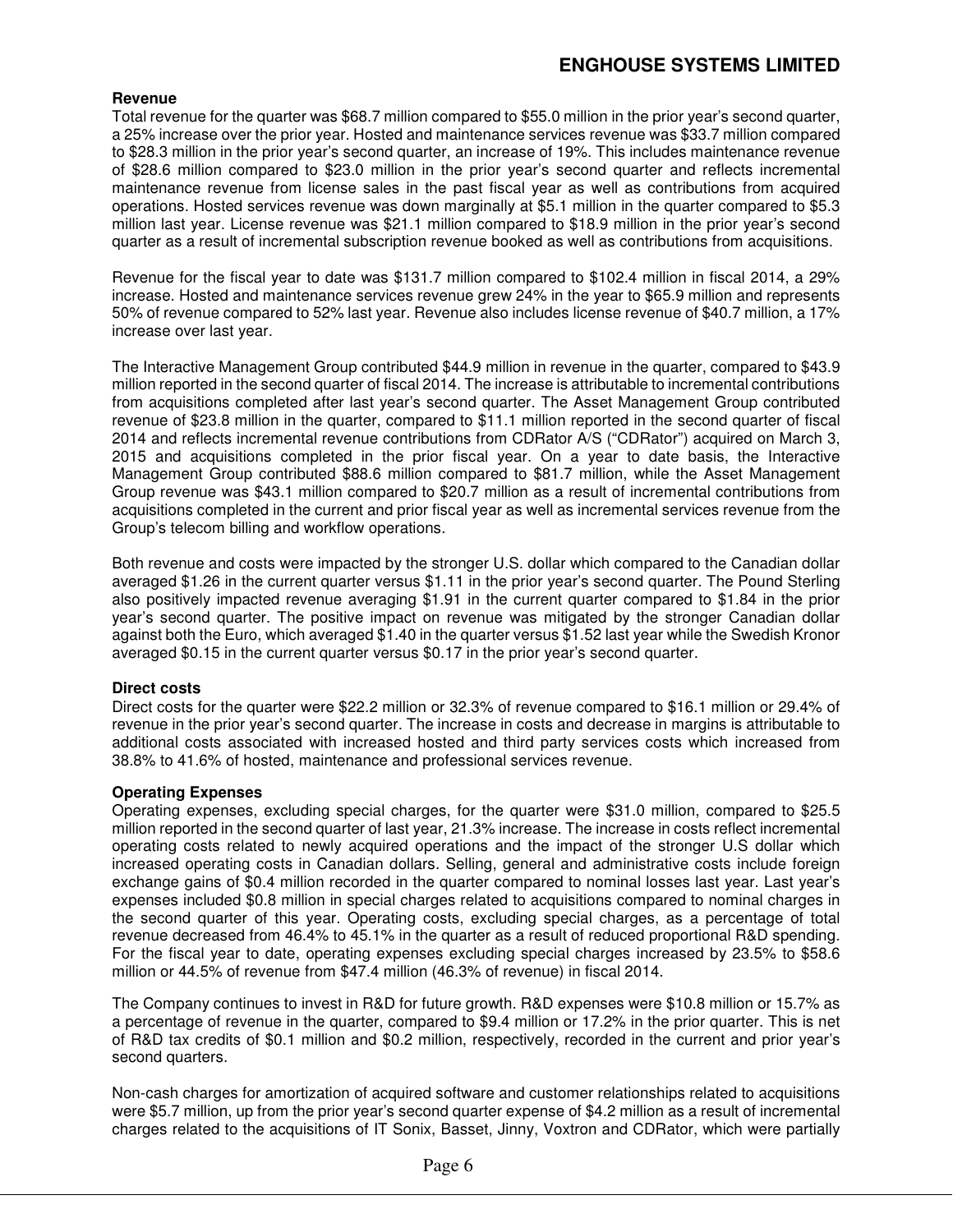offset by expiring amortization charges from previous acquisitions. On a year to date basis, non-cash amortization represents a charge of \$11.1 million versus \$8.1 million last year.

#### **Foreign Exchange**

The Company continues to earn a significant portion of revenue from sales denominated in currencies other than the Canadian dollar. As a result of acquisitions in the Scandinavian region and Europe, an increasing proportion of revenue is derived from operations outside of the U.S. and is denominated in currencies other than the U.S. dollar. As a result, the Company transacts a significant proportion of its business in Pounds Sterling, Euros, Swedish, Norwegian and Danish Kronor, as well as currencies in the Asia Pacific region.



Exchange rate Source: Bank of Canada Currency Rates

During the past quarter, the Canadian dollar weakened against the U.S dollar and the Pound Sterling in particular but strengthened against the Company's other main currencies including the Kronor and Euro. As the Company's reporting currency is the Canadian dollar, this has positively impacted revenue reported in Canadian dollars while negatively impacting operating costs, and partially acts as a natural hedge. Revenue was positively impacted by an estimated \$2.0 million over the prior year, while costs increased by an estimated \$1.7 million, as calculated by applying the change in the average exchange rates from Q2/14 to Q2/15 to the Company's foreign currency denominated revenue and direct costs and operating expenses in Q2/15.

The Company does not hedge foreign currency exposure but funds its U.S. dollar operational expenses with U.S. dollar revenue in order to mitigate exposure. A similar natural hedge exists for the Company's U.K. and Scandinavian operations. The Company continues to have more operating expenses denominated in Canadian dollars than Canadian dollar revenue. Going forward, fluctuations in exchange rates among the Canadian dollar, the U.S. dollar, the pound sterling, the Swedish krona, the Euro and other currencies may have a material but mitigating effect on the Company's foreign currency denominated revenue and expenses stated in Canadian dollars. This will also impact the relative cost of foreign currency denominated acquisitions stated in Canadian dollars.

The Company recorded foreign exchange gains of \$0.4 million related to foreign currency denominated monetary assets and liabilities in the current year's second quarter compared to nominal losses in in the prior year's second quarter. The gain was recorded primarily as a result of the impact of the U.S. dollar increase against the Canadian dollar on the Company's U.S. dollar denominated monetary assets held primarily in Canada, Ireland and the U.K. The Company records these foreign exchange gains and losses in selling, general and administrative expenses in the unaudited condensed consolidated interim statements of operations. Translation gains or losses incurred upon consolidation of the Company's foreign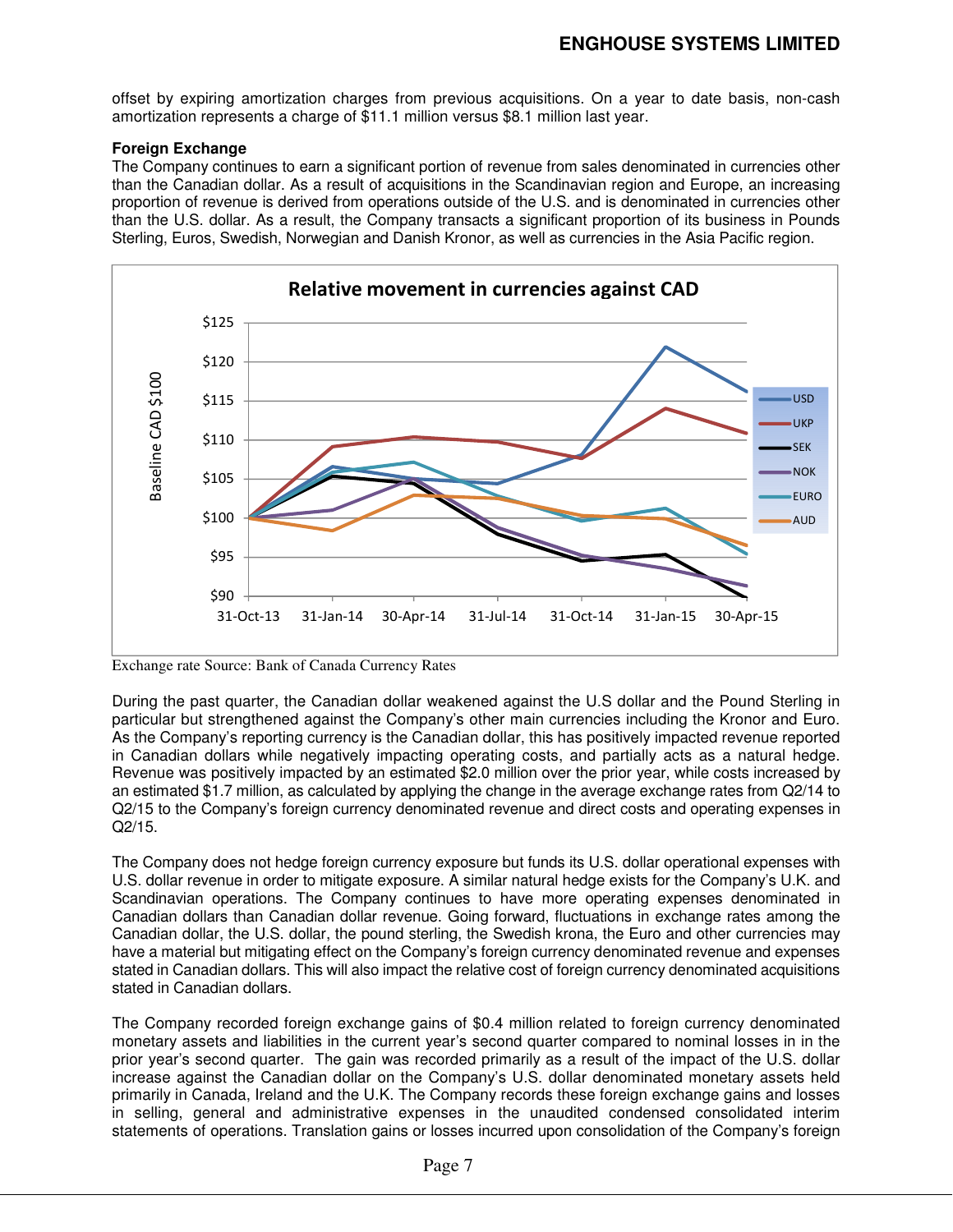operation's balance sheets into Canadian dollars are included in the Company's accumulated other comprehensive income (loss) account on the balance sheet.

#### **Finance and Other Income**

The Company recognized finance and other income of \$0.1 million in the quarter compared to \$0.1 million in the second quarter of the prior year as a result of declining yields and booked a nominal gain on the sale of equities in the second quarter. No such gain was recorded in the second quarter of the prior year.

#### **Income Tax Expense**

During the quarter, the Company established a tax provision of \$2.1 million as compared to a provision of \$1.7 million in the prior year's second quarter. The Company paid \$2.1 million in tax instalments in the quarter, compared to \$2.4 million in the second quarter of the prior year.

#### **Net Income**

Net income was \$7.6 million or \$0.28 per share on a diluted basis in the quarter compared to \$6.6 million or \$0.24 per share in the second quarter of the prior year, as a result of incremental operating profits. For the year to date, net income was \$10.1 million or \$0.37 per diluted share compared to \$12.7 million or \$0.47 per share. The decrease in net income year to date reflects an adjustment of \$8.8 million (\$5.0 million net of tax) to the provision for contract litigation matters which was booked during the first quarter.

#### **Liquidity and Capital Resources:**

The Company closed the quarter with cash reserves of \$88.5 million, compared to the October 31, 2014 balance of \$84.9 million. This is after funding the CDRator acquisition completed on March 3, 2015 and payment of \$2.6 million in dividends in the quarter. The Company continues to have no long-term debt and has sufficient cash resources to fund both its current and future financial operating commitments as well as its dividend and acquisition strategies. During the quarter the Company generated cash flows from operating activities of \$12.2 million compared to \$13.9 million in the second quarter of the prior year. On a year to date basis the Company generated cash flows from operating activities of \$29.8 million compared to \$23.8 million last year.

The Company had 26,285,462 Common Shares issued and outstanding as at June 10, 2015. During the second quarter, 83,000 stock options were exercised contributing \$0.7 million in cash to the Company. In comparison, 39,500 options were exercised in the prior year's second quarter adding \$0.4 million. The Company granted 135,000 options in the second quarter of the fiscal year compared to 110,000 in the second quarter last year. Enghouse did not repurchase any shares of its common stock in either second quarter under its Normal Course Issuer Bid but did renew the bid for a further year commencing April 22, 2015 and expiring April 21, 2016, whereby it may repurchase up to a maximum of 1,797,594 common shares of the Company.

#### **Off-Balance Sheet Arrangements**

The Company has not entered into off-balance sheet financing arrangements. Except for operating leases and other low probability and/or immeasurable contingent liabilities (not accrued in accordance with IFRS), all commitments are reflected on the Company's balance sheet.

#### **Transactions with Related Parties**

The Company has not entered into any transactions with related parties during the year, other than transactions between wholly owned subsidiaries and the Company in the normal course of business, which are eliminated on consolidation.

#### **Risks and Uncertainties**

The primary risks and uncertainties that affect or may affect the Company and its business, financial condition, and results of operations remain substantially unchanged from those discussed in the Company's latest Annual Information Form and its Management's Discussion and Analysis of Financial Condition and Results of Operations for the year ended October 31, 2014, contained in the Company's 2014 Annual Report to Shareholders and all such risks and uncertainties are incorporated herein by reference.

#### **Controls and Procedures**

In compliance with the Canadian Securities Administrators' National Instrument 52-109 ("NI 52-109"), the Company has filed with applicable Canadian securities regulatory authorities, certificates signed by its Chief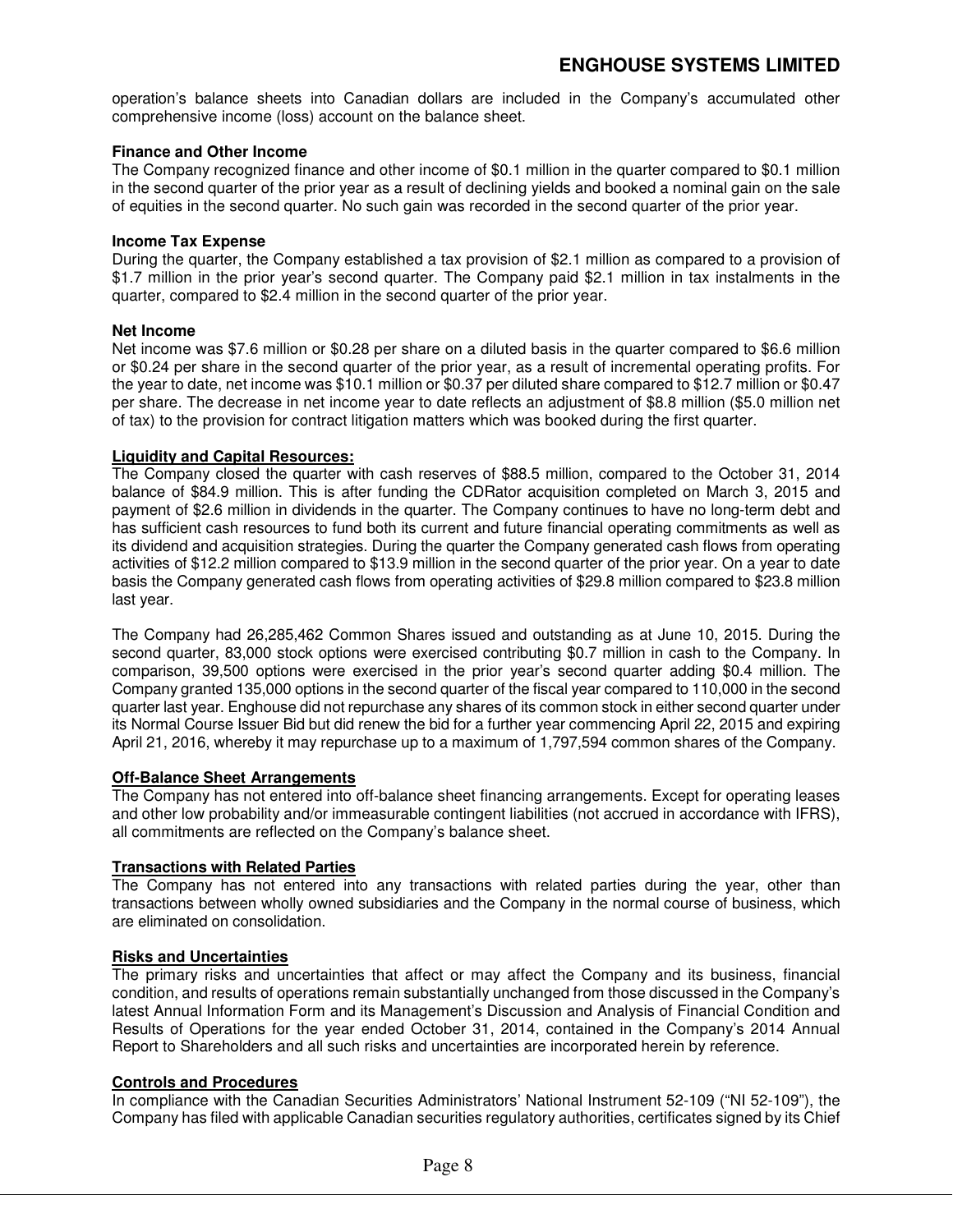Executive Officer ("CEO") and Vice President Finance that, among other things, report on the design and effectiveness of disclosure controls and procedures and the design of internal controls over financial reporting.

#### **Disclosure Controls and Procedures**

Disclosure controls and procedures have been designed under the supervision of the CEO and Vice President Finance, with the participation of other management, to provide reasonable assurance that all relevant information required to be disclosed by the Company is recorded, processed, summarized and reported on a timely basis to senior management, as appropriate, to allow timely decisions regarding required public disclosure. Pursuant to NI 52-109, as of October 31, 2014, an evaluation of the effectiveness of the Company's disclosure controls and procedures was carried out under the supervision of the CEO and Vice President Finance. Based on this evaluation, the CEO and the Vice President Finance concluded that the design and operation of these disclosure controls and procedures were effective. This evaluation considered the Company's disclosure policy, a sub-certification process and the functioning of the Company's Disclosure Committee.

#### **Internal Controls over Financial Reporting**

The Company's CEO and Vice President Finance are responsible for designing internal controls over financial reporting or causing them to be designed under their supervision to provide reasonable assurance regarding the reliability of the Company's financial reporting and the preparation of financial statements in accordance with IFRS.

At October 31, 2014, an evaluation was carried out of the effectiveness of the design and operation of internal controls over financial reporting to provide reasonable assurance regarding the reliability of financial reporting. Based on that evaluation, the Company's CEO and Vice President Finance have concluded that, as at October 31, 2014, the design and operation of controls over financial reporting was effective. These evaluations were conducted in accordance with the standards established in "Internal Control – Integrated Framework, issued by the Committee of Sponsoring Organizations of the Treadway Commission", and the requirements of NI 52-109.

There were no changes to the Company's internal control over financial reporting during the quarter ended April 30, 2015 that have materially affected, or are reasonably likely to materially affect, the Company's internal control over financial reporting.

#### **Additional Information**

Additional information relating to the Company including our most recently completed Annual Information Form ("AIF") is available on SEDAR at **www.sedar.com** and on the Company's website at **www.enghouse.com**.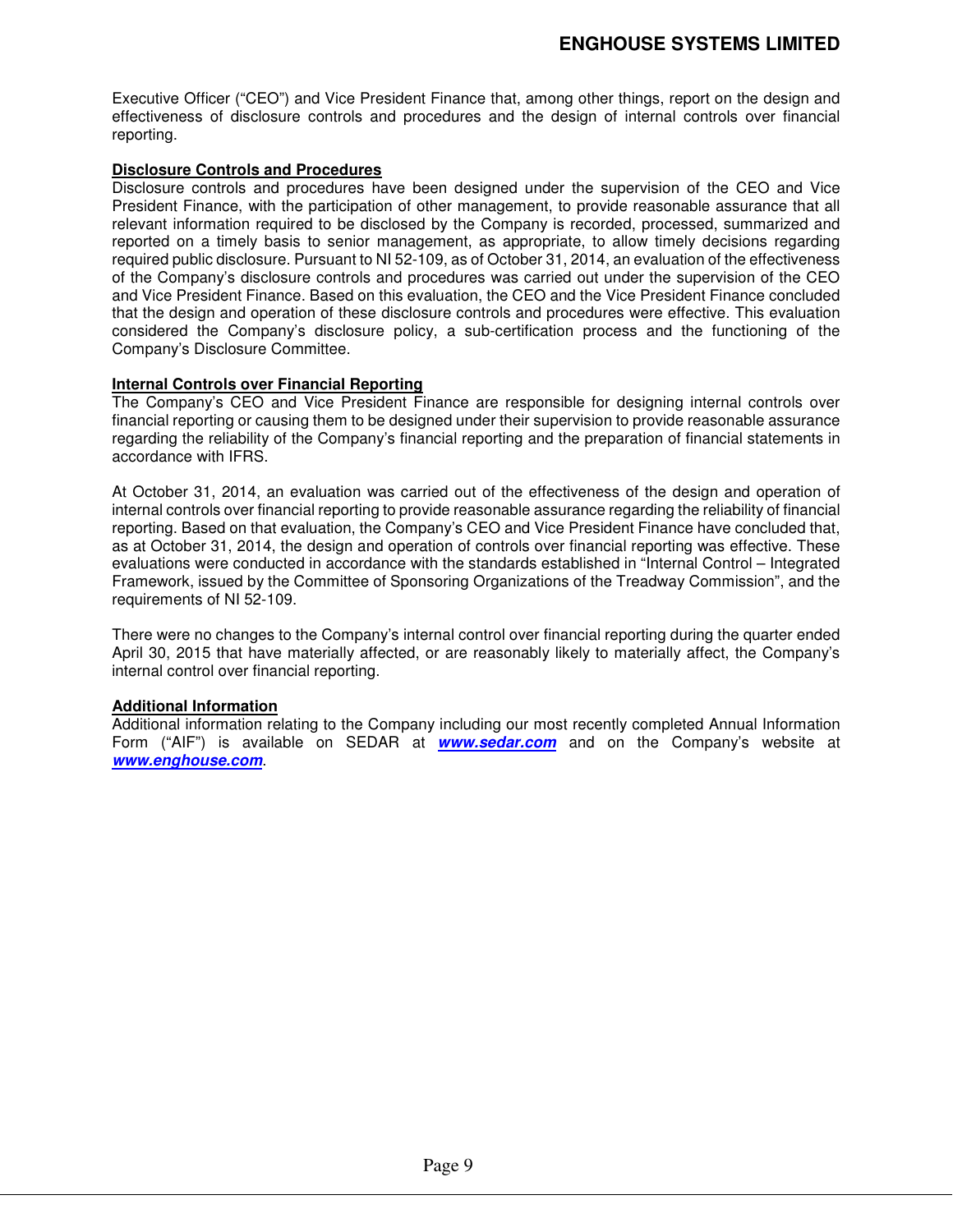## **Notice of No Auditor Review of Interim Financial Statements**

The accompanying unaudited condensed consolidated interim financial statements of the Company for the three and six months ended April 30, 2015 have been prepared by and are the responsibility of the Company's management.

The Company's independent auditor has not performed a review of these financial statements in accordance with standards established by the Canadian Institute of Chartered Accountants for a review of the interim financial statements by an entity's auditor.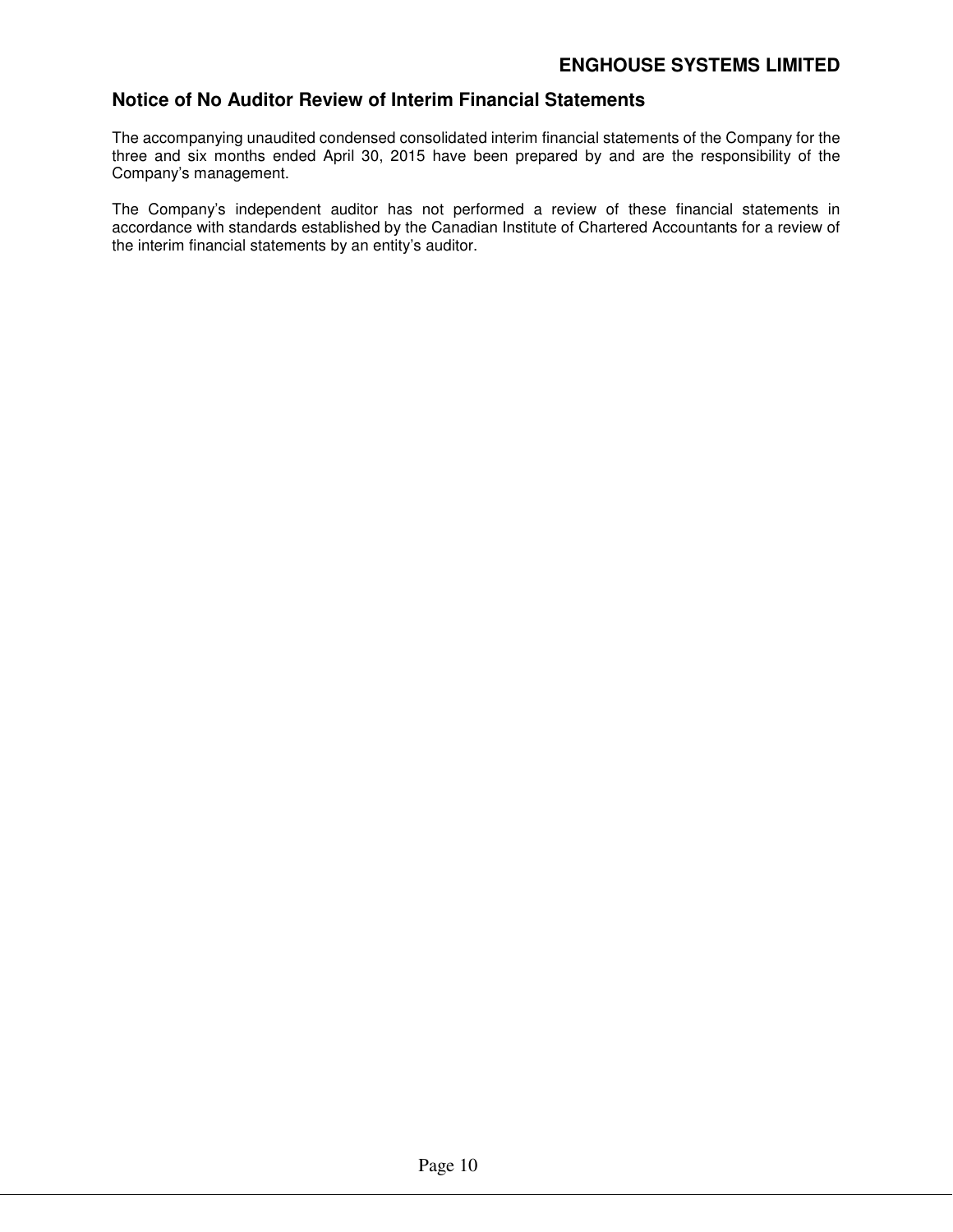# **Condensed Consolidated Interim Statements of Financial Position**

*(in thousands of Canadian dollars)*  (Unaudited)

|                                            | <b>April</b><br>30, 2015 | October<br>31, 2014 |
|--------------------------------------------|--------------------------|---------------------|
| <b>Assets</b>                              |                          |                     |
| <b>Current assets</b>                      |                          |                     |
| Cash and cash equivalents                  | \$<br>78,463             | 72,780<br>\$        |
| Short-term investments                     | 10,078                   | 12,084              |
| Accounts receivable, net                   | 59,969                   | 54,341              |
| Prepaid expenses and other assets          | 8,377                    | 7,571               |
|                                            | 156,887                  | 146,776             |
| <b>Non-current assets</b>                  |                          |                     |
| Property, plant and equipment              | 4,469                    | 4,020               |
| Intangible assets (Note 4)                 | 180,730                  | 166,548             |
| Deferred income tax assets                 | 10,828                   | 10,427              |
| <b>Total assets</b>                        | \$352,914                | \$327,771           |
|                                            |                          |                     |
| <b>Liabilities</b>                         |                          |                     |
| <b>Current liabilities</b>                 |                          |                     |
| Accounts payable and accrued liabilities   | \$<br>42,623             | \$41,297            |
| Income taxes payable                       | 107                      | 2,644               |
| Dividends payable                          | 3,154                    | 2,616               |
| Provisions (Note 5)<br>Deferred revenue    | 13,330<br>56,990         | 3,407<br>47,745     |
|                                            | 116,204                  | 97,709              |
| <b>Non-current liabilities</b>             |                          |                     |
| Deferred income tax liabilities            | 20,853                   | 19,930              |
| Deferred revenue                           | 1,710                    | 1,877               |
|                                            |                          |                     |
| <b>Total liabilities</b>                   | 138,767                  | 119,516             |
| <b>Shareholders' Equity</b>                |                          |                     |
| Share capital (Note 6)                     | 60,924                   | 59,746              |
| Contributed surplus                        | 4,164                    | 3,782               |
| Retained earnings                          | 139,887                  | 135,554             |
| Accumulated other comprehensive income     | 9,172                    | 9,173               |
| Total shareholders' equity                 | 214,147                  | 208,255             |
| Total liabilities and shareholders' equity | \$352,914                | \$327,771           |
|                                            |                          |                     |

Commitments and contingencies (Note 12)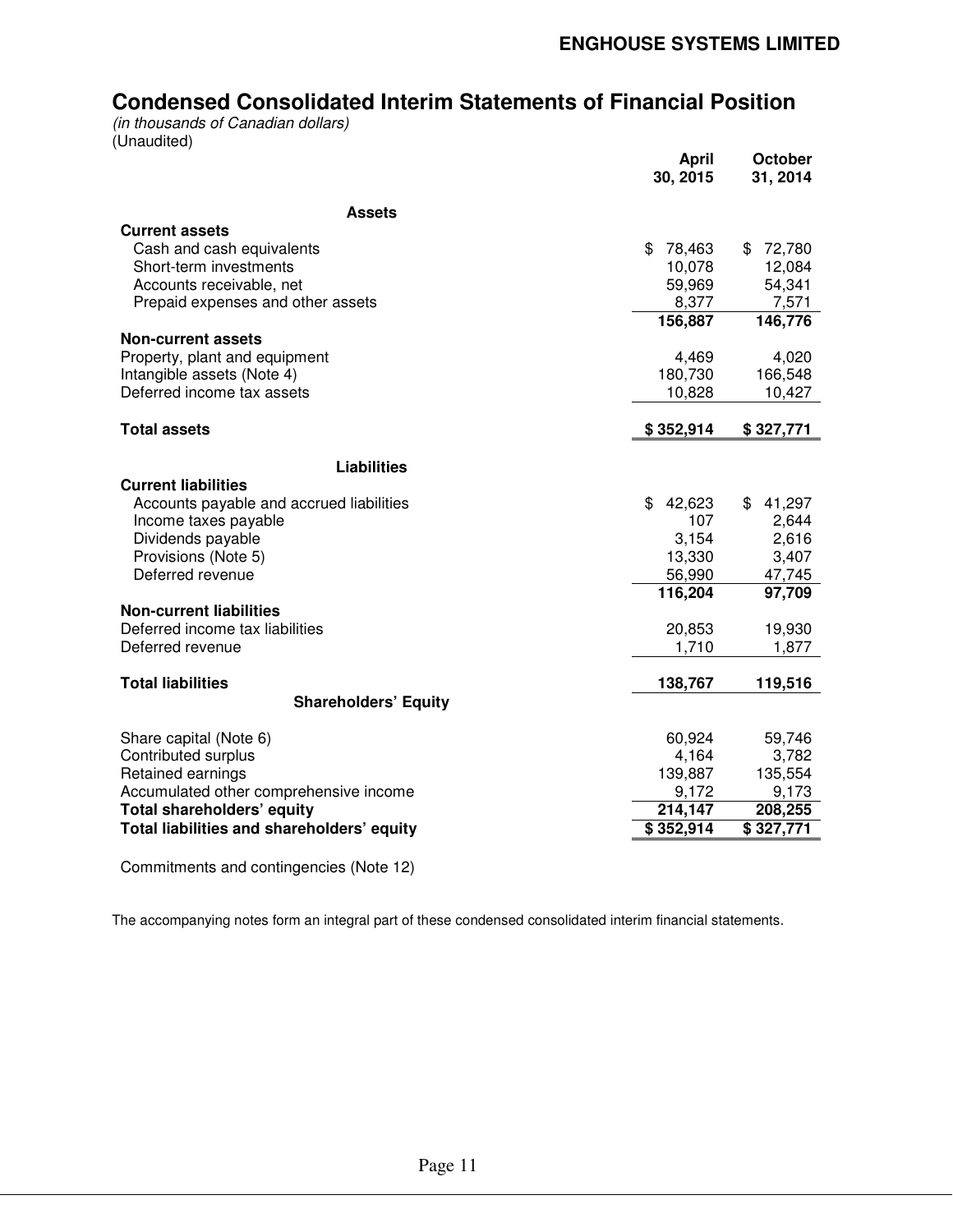# **Condensed Consolidated Interim Statements of Operations and Comprehensive Income**

*(in thousands of Canadian dollars, except per share amounts) (Unaudited)* 

|                                                                            | Three months ended April 30 |                 | Six months ended April 30 |                 |
|----------------------------------------------------------------------------|-----------------------------|-----------------|---------------------------|-----------------|
|                                                                            | 2015                        | 2014            | 2015                      | 2014            |
| Revenue                                                                    |                             |                 |                           |                 |
| Software licenses                                                          | \$<br>21,084                | \$18,872        | \$40,696                  | \$34,635        |
| Hosted and maintenance services<br>Professional services                   | 33,687                      | 28,345<br>6,100 | 65,946                    | 53,359          |
| Hardware                                                                   | 12,412<br>1,518             | 1,634           | 21,333<br>3,745           | 11,232<br>3,217 |
|                                                                            | 68,701                      | 54.951          | 131,720                   | 102,443         |
| Direct costs                                                               |                             |                 |                           |                 |
| Software licenses                                                          | 1,966                       | 1,684           | 3,643                     | 2,884           |
| <b>Services</b>                                                            | 19,131                      | 13,377          | 35,915                    | 25,093          |
| Hardware                                                                   | 1,082                       | 1,078           | 2,415                     | 2,097           |
|                                                                            | 22,179                      | 16,139          | 41,973                    | 30,074          |
|                                                                            |                             |                 |                           |                 |
| Revenue, net of direct costs                                               | 46,522                      | 38,812          | 89,747                    | 72,369          |
| <b>Operating expenses</b>                                                  |                             |                 |                           |                 |
| Selling, general and administrative                                        | 19,493                      | 15,514          | 36,637                    | 28,190          |
| Research and development                                                   | 10,792                      | 9,440           | 20,682                    | 18,160          |
| Depreciation of property, plant and equipment                              | 682                         | 566             | 1,274                     | 1,095           |
| Special charges (Note 5)                                                   | 55                          | 810             | 79                        | 922             |
|                                                                            | 31,022                      | 26,330          | 58,672                    | 48,367          |
| <b>Results from operating activities</b>                                   | 15,500                      | 12,482          | 31,075                    | 24,002          |
| Litigation settlements (Note 12)                                           |                             |                 | (8,774)                   |                 |
| Amortization of acquired software and customer relationships               | (5,734)                     | (4,231)         | (11,088)                  | (8, 141)        |
| Finance income                                                             | 51                          | 124             | 164                       | 267             |
| Finance expenses                                                           | (170)                       | (75)            | (287)                     | (133)           |
| Other income                                                               | 58                          | 1               | 75                        | 8               |
| Income before income taxes                                                 | 9,705                       | 8,301           | 11,165                    | 16,003          |
| Provision for income taxes (Note 8)                                        | 2,137                       | 1,743           | 1,058                     | 3,273           |
| Net income for the period                                                  | \$7,568                     | \$6,558         | \$10,107                  | \$12,730        |
| Items that are or may be reclassified subsequently to profit or loss:      |                             |                 |                           |                 |
| Foreign currency translation differences from foreign operations           | (9,501)                     | 751             | (95)                      | 10,521          |
| Transfer to net income of realized gains on available for sale investments | (74)                        | (17)            | (74)                      | (37)            |
| Unrealized (loss) gain on available for sale investments                   | (6)                         | (40)            | 182                       | (57)            |
| Deferred income tax recovery (expense)                                     | 11                          | 7               | (14)                      | 12              |
| Other comprehensive (loss) income                                          | (9,570)                     | 701             | (1)                       | 10,439          |
| <b>Comprehensive (loss) income</b>                                         | \$ (2,002)                  | \$7,259         | \$10,106                  | \$23,169        |
| Earnings per share                                                         |                             |                 |                           |                 |
| Basic                                                                      | \$<br>0.29                  | \$0.25          | \$0.39                    | \$ 0.49         |
| Diluted                                                                    | \$0.28                      | \$0.24          | \$0.37                    | \$0.47          |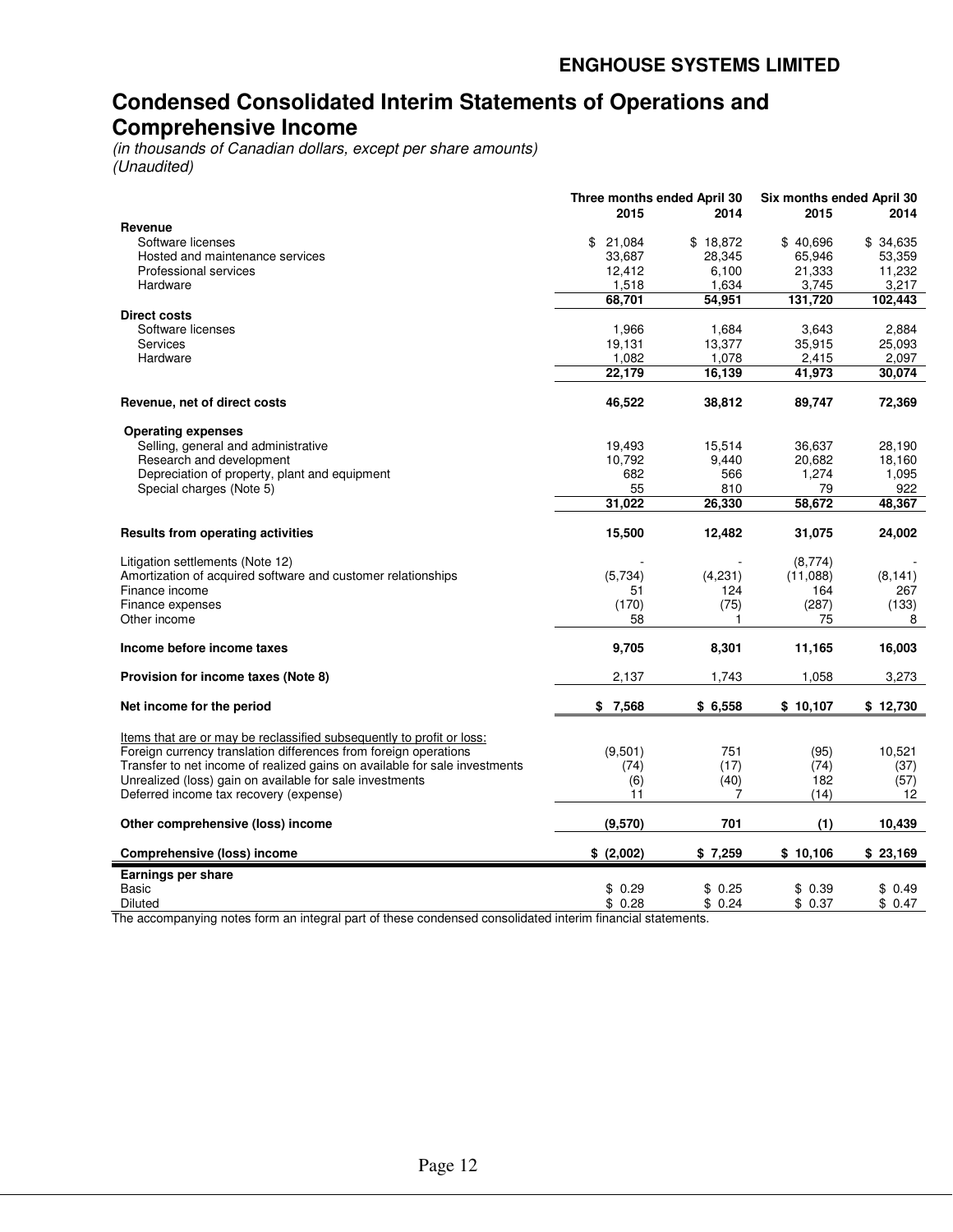# **Condensed Consolidated Interim Statements of Changes in Equity**

*(in thousands of Canadian dollars) (Unaudited)* 

|                                                                                                           |                                    |                               |                              | Accumulated<br>other                 |                            |                    |
|-----------------------------------------------------------------------------------------------------------|------------------------------------|-------------------------------|------------------------------|--------------------------------------|----------------------------|--------------------|
|                                                                                                           | <b>Share</b><br>Capital<br>-number | <b>Share</b><br>capital<br>\$ | Contributed<br>surplus<br>\$ | comprehensive<br>income (loss)<br>\$ | Retained<br>earnings<br>\$ | Total<br>\$        |
| Balance - November 1, 2014                                                                                | 26,163,962                         | 59,746                        | 3,782                        | 9,173                                | 135,554                    | 208,255            |
| Net income<br>Other Comprehensive Income:                                                                 |                                    |                               |                              |                                      | 10,107                     | 10,107             |
| <b>Cumulative Translation Adjustment</b>                                                                  |                                    |                               |                              | (95)                                 |                            | (95)               |
| Transfer to net income of realized gains on available-<br>for-sale investments                            |                                    |                               |                              | (74)                                 |                            | (74)               |
| Unrealized gain on available-for-sale investments                                                         |                                    |                               |                              | 182                                  |                            | 182                |
| Deferred income tax expense                                                                               |                                    |                               |                              | (14)                                 |                            | (14)               |
| Comprehensive income for the period                                                                       |                                    |                               |                              | (1)                                  | 10,107                     | 10,106             |
| Employee share options:<br>Value of services recognized<br>Proceeds on issuing shares<br><b>Dividends</b> | 121,500                            | 1,178                         | 622<br>(240)                 |                                      | (5,774)                    | 622<br>938         |
| <b>Balance - April 30, 2015</b>                                                                           | 26, 285, 462                       | 60,924                        | 4,164                        | 9,172                                | 139,887                    | (5,774)<br>214,147 |
|                                                                                                           |                                    |                               |                              |                                      |                            |                    |
| Balance - November 1, 2013                                                                                | 26,042,962                         | 58,514                        | 3,175                        | 5,139                                | 115,800                    | 182,628            |
| Net income<br>Other Comprehensive Income:                                                                 |                                    |                               |                              |                                      | 12,730                     | 12,730             |
| <b>Cumulative Translation Adjustment</b><br>Transfer to net income of realized gains on available-        |                                    |                               |                              | 10,521                               |                            | 10,521             |
| for-sale investments                                                                                      |                                    |                               |                              | (37)                                 |                            | (37)               |
| Unrealized loss on available-for-sale investments                                                         |                                    |                               |                              | (57)                                 |                            | (57)               |
| Deferred income tax recovery                                                                              |                                    |                               |                              | 12                                   |                            | 12                 |
| Comprehensive income for the period                                                                       |                                    | $\overline{\phantom{0}}$      |                              | 10,439                               | 12,730                     | 23,169             |
| Employee share options:<br>Value of services recognized<br>Proceeds on issuing shares                     | 83,500                             | 922                           | 364<br>(207)                 |                                      |                            | 364<br>715         |
| <b>Dividends</b>                                                                                          |                                    |                               |                              |                                      | (4,700)                    | (4,700)            |
| <b>Balance - April 30, 2014</b>                                                                           | 26.126.462                         | 59,436                        | 3,332                        | 15,578                               | 123,830                    | 202,176            |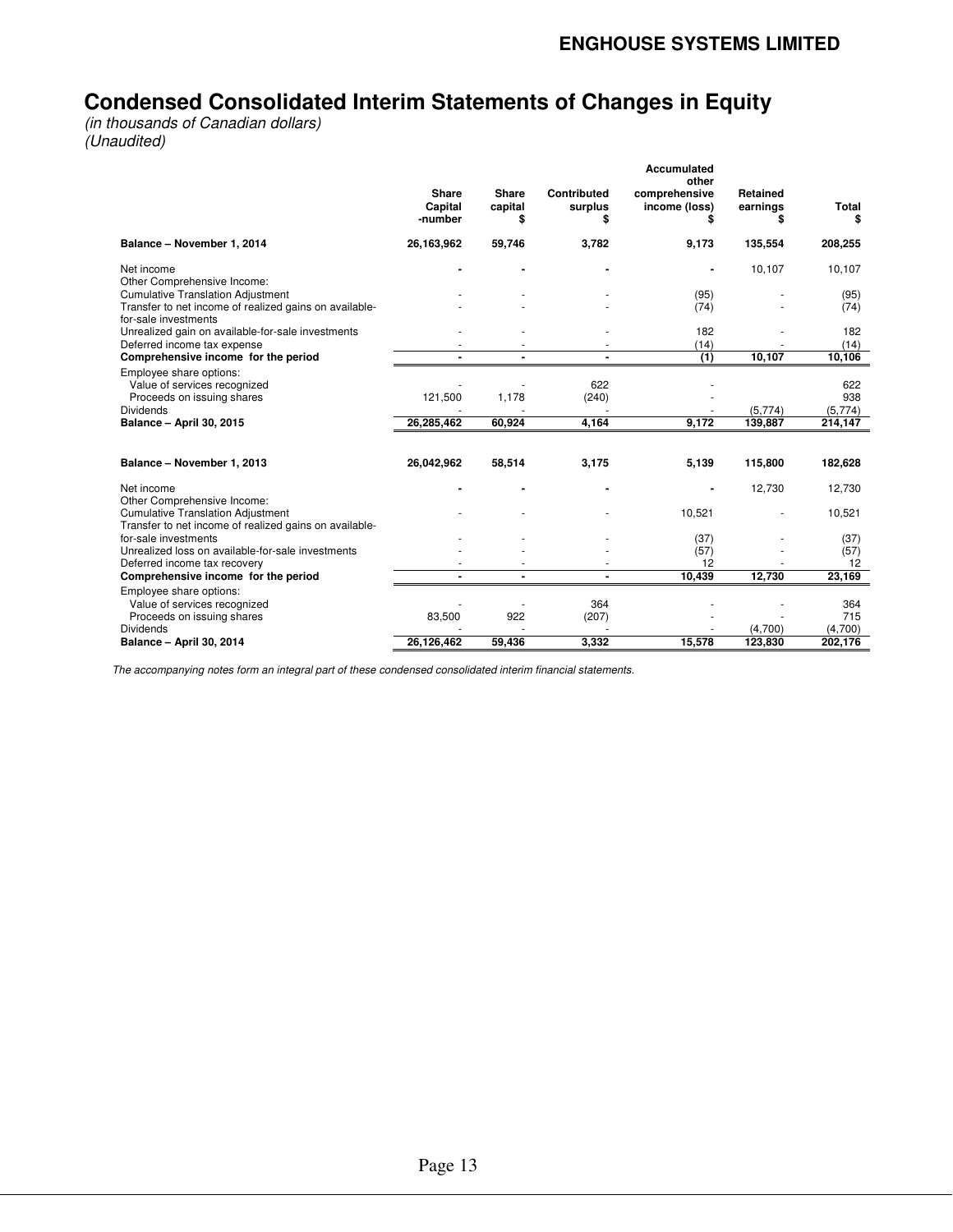# **Condensed Consolidated Interim Statements of Cash Flows**

(*in thousands of Canadian dollars) (Unaudited)* 

|                                                                         | Three months ended April 30<br>2015 | 2014     | Six months ended April 30<br>2015 | 2014      |
|-------------------------------------------------------------------------|-------------------------------------|----------|-----------------------------------|-----------|
| Cash flows from operating activities                                    |                                     |          |                                   |           |
| Net income                                                              | \$7,568                             | \$6,558  | \$10,107                          | \$12,730  |
| <b>Adjustments for:</b>                                                 |                                     |          |                                   |           |
| Depreciation of property, plant and equipment                           | 682                                 | 566      | 1,274                             | 1,095     |
| Amortization of acquired software and customer relationships            | 5,734                               | 4,231    | 11,088                            | 8,141     |
| Stock-based compensation expense                                        | 317                                 | 205      | 622                               | 364       |
| Provision for income taxes                                              | 2,137                               | 1,743    | 1,058                             | 3,273     |
| Finance expenses and other income                                       | 112                                 | 74       | 212                               | 125       |
|                                                                         | 16,550                              | 13,377   | 24,361                            | 25,728    |
| Changes in non-cash operating working capital (Note 13)                 | (2, 250)                            | 2,874    | 9,556                             | 1,214     |
| Income tax paid                                                         | (2,093)                             | (2, 385) | (4,068)                           | (3, 172)  |
| Net cash flows from operating activities                                | 12,207                              | 13,866   | 29,849                            | 23,770    |
| Cash flows from investing activities                                    |                                     |          |                                   |           |
| Purchase of property, plant and equipment, net                          | (395)                               | (131)    | (1, 457)                          | (788)     |
| Acquisitions, net of cash acquired of \$4,015 (\$969 - 2014) (Note 10)  | (19, 818)                           | (8, 282) | (19, 818)                         | (10,060)  |
| Purchase consideration for prior period acquisitions (Note 10)          | (271)                               | (3,040)  | (683)                             | (3, 422)  |
| Net sale of short-term investments                                      | 4,422                               | 4,861    | 2,347                             | 3,246     |
| Net cash flows used in investing activities                             | (16,062)                            | (6, 592) | (19,611)                          | (11, 024) |
| Cash flows from financing activities                                    |                                     |          |                                   |           |
| Issuance of share capital                                               | 673                                 | 354      | 938                               | 715       |
| Payment of cash dividend                                                | (2,621)                             | (2,087)  | (5, 237)                          | (4, 170)  |
| Net cash flows used in financing activities                             | (1,948)                             | (1,733)  | (4, 299)                          | (3, 455)  |
| Effect of currency translation adjustments on cash and cash equivalents | (2,625)                             | 264      | (256)                             | 3,402     |
|                                                                         |                                     |          |                                   |           |
| Net (decrease) increase in cash and cash equivalents during the period  | (8, 428)                            | 5,805    | 5,683                             | 12,693    |
| Cash and cash equivalents- beginning of period                          | 86,891                              | 76,997   | 72,780                            | 70,109    |
| Cash and cash equivalents - end of period                               | \$78,463                            | \$82,802 | \$78,463                          | \$82,802  |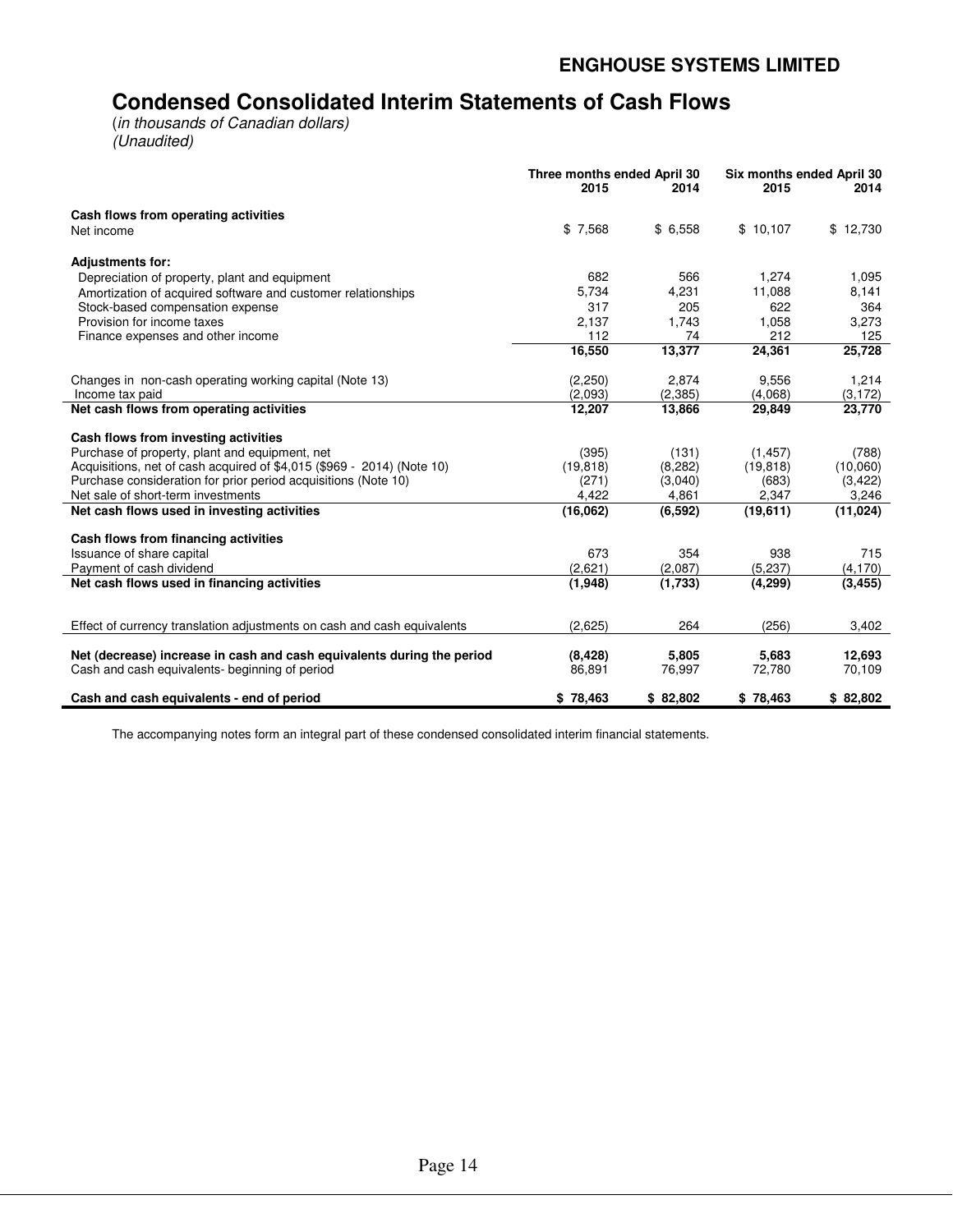**For the three months ended April 30, 2015 and 2014** 

*(Unaudited, in thousands of Canadian dollars, except as indicated)* 

#### **1. Description of the business and reporting entity**

Enghouse Systems Limited ("Enghouse Systems") and its wholly owned subsidiaries (together the "Company" or "Enghouse") develop enterprise software solutions for a variety of vertical markets. The Company is organized around two business segments: the Interactive Management Group and the Asset Management Group. The Interactive Management Group specializes in customer interaction software and services that are designed to enhance customer service, increase efficiency and manage customer communications across the enterprise. The Asset Management Group provides products and services to telecom service providers as well as fleet management and public safety software solutions for the transportation industry, first responders, distribution, security, utilities and oil and gas industries. Enghouse Systems is incorporated and domiciled in Canada. The address of its registered office is 80 Tiverton Court, Suite 800, Markham, Ontario, L3R 0G4. The Company has offices around the world including the United States, the United Kingdom, Sweden, Norway, Denmark, Belgium, Germany, Ireland, Australia, New Zealand, Israel, Lebanon, Romania, Italy and Croatia.

#### **2. Basis of preparation**

#### **(a) Statement of compliance**

These unaudited condensed consolidated interim financial statements have been prepared in accordance with IAS 34, 'Interim financial reporting'. The unaudited condensed consolidated interim financial statements should be read in conjunction with the annual consolidated financial statements for the year ended October 31, 2014, which have been prepared in accordance with IFRS. These unaudited condensed consolidated interim financial statements were approved for issue on June 10, 2015.

#### **(b) Basis of preparation and measurement**

These unaudited condensed consolidated interim financial statements have been prepared in accordance with International Accounting Standard 34, Interim Financial Reporting ("IAS 34") as issued by the International Accounting Standards Board ("IASB") and using the accounting policies disclosed in Note 3 of the Company's 2014 annual consolidated financial statements. They have been prepared on the historical cost basis except for available-for-sale financial assets, certain assets and liabilities initially recognized in connection with business combinations, and derivative financial instruments, which are measured at fair value.

The policies applied in these unaudited condensed consolidated interim financial statements are based on International Financial Reporting Standards ("IFRS") issued and outstanding as of June 10, 2015, the date the Board of Directors approved the unaudited condensed consolidated interim financial statements. Any subsequent changes to IFRS that are given effect in the Company's annual consolidated financial statements for the year ending October 31, 2015 could result in a restatement of these unaudited condensed consolidated interim financial statements.

#### **(c) Functional and presentation of currency**

The unaudited condensed consolidated interim financial statements are presented in Canadian dollars, which is Enghouse Systems functional currency.

#### **(d) Use of estimates and judgments**

The preparation of the unaudited condensed consolidated interim financial statements requires management to make judgements, estimates and assumptions that affect the application of accounting policies and the reported amounts of assets and liabilities, income and expense. Actual results may differ from these estimates.

In preparing these unaudited condensed consolidated interim financial statements, the significant judgements made by management and the key sources of estimation uncertainty were the same as those that applied to the consolidated financial statements for the year ended October 31, 2014, with the exception of changes in estimates that are required in determining the provision for income taxes.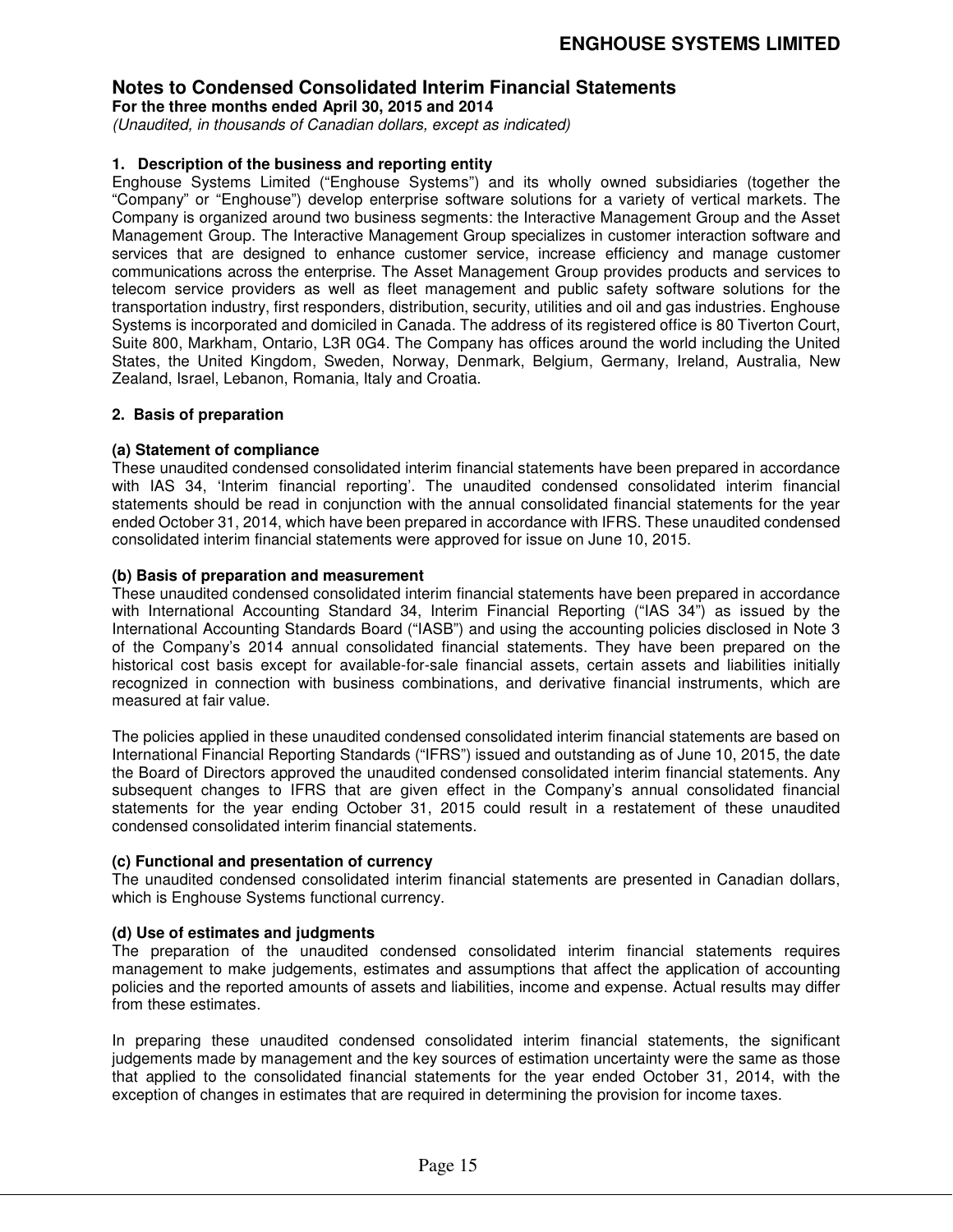**For the three months ended April 30, 2015 and 2014** 

*(Unaudited, in thousands of Canadian dollars, except as indicated)* 

#### **3. Significant accounting policies**

The accounting policies adopted are consistent with those of the previous financial year.

#### **4. Intangible assets**

|                                   | <b>Acquired</b><br><b>Software</b> | <b>Customer</b><br><b>Relationships</b> | Goodwill | <b>Total</b> |
|-----------------------------------|------------------------------------|-----------------------------------------|----------|--------------|
|                                   | \$                                 | S                                       | \$       | \$           |
| At November 1, 2014               |                                    |                                         |          |              |
| Cost                              | 107,677                            | 57,158                                  | 98,534   | 263,369      |
| Accumulated depreciation          | (68,883)                           | (27,938)                                |          | (96,821)     |
| Net book value                    | 38,794                             | 29,220                                  | 98,534   | 166,548      |
| Period ended April, 2015          |                                    |                                         |          |              |
| Opening net book value            | 38,794                             | 29,220                                  | 98,534   | 166.548      |
| Acquisition                       | 5,630                              | 7,150                                   | 11,441   | 24,221       |
| Amortization                      | (7,058)                            | (4,030)                                 |          | (11,088)     |
| <b>Purchase Price Adjustments</b> |                                    |                                         | 49       | 49           |
| Exchange difference               | (717)                              | (343)                                   | 2,060    | 1,000        |
| <b>Closing net book value</b>     | 36,649                             | 31,997                                  | 112,084  | 180,730      |
|                                   |                                    |                                         |          |              |
| At April 30, 2015                 |                                    |                                         |          |              |
| Cost                              | 113,307                            | 64,308                                  | 112,084  | 289,699      |
| Accumulated amortization          | (76,658)                           | (32,311)                                |          | (108, 969)   |
| Net book value                    | 36,649                             | 31,997                                  | 112,084  | 180,730      |

#### **5. Provisions**

Provisions include provisions for onerous contracts, legal claims, restructuring and special charges, and are measured based on management's best estimate of the expenditure required to settle the obligation at the end of the reporting period.

| <b>Total</b> |
|--------------|
| 3.407        |
| 9.371        |
| (46)         |
| 95           |
| 503          |
| 13,330       |
|              |

#### **6. Share capital and other components of shareholder's equity**

#### **Capital Stock**

The authorized share capital of the Company consists of an unlimited number of common shares, an unlimited amount of Class A, redeemable, retractable, non-voting, non-cumulative, preference shares and an unlimited number of Class B, redeemable, retractable, non-voting, preference shares. There were 26,285,462 common shares outstanding as at April 30, 2015. There were no Class A and no Class B preference shares issued and outstanding as at either October 31, 2014 or April 30, 2015.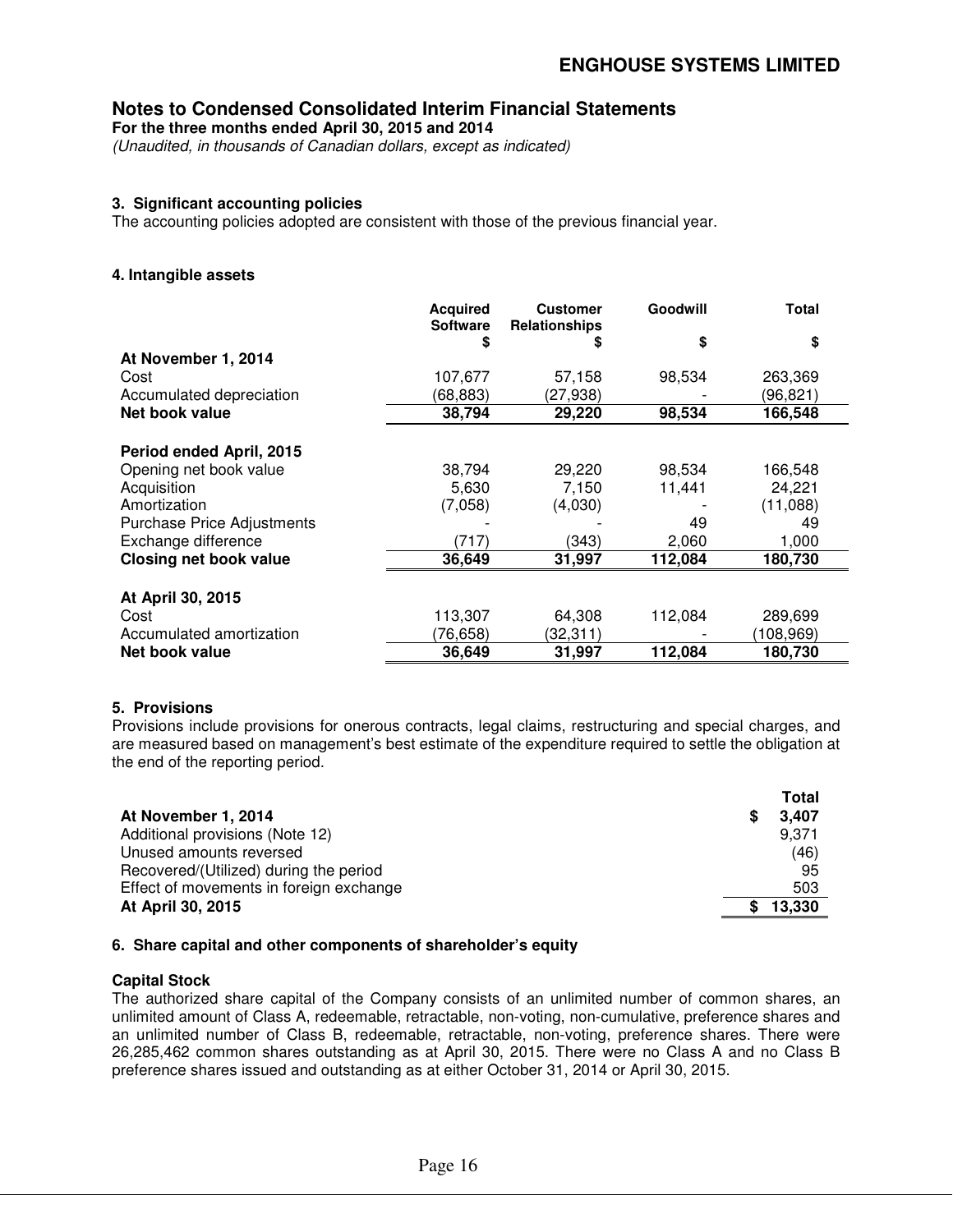**For the three months ended April 30, 2015 and 2014** 

*(Unaudited, in thousands of Canadian dollars, except as indicated)* 

#### **Common share repurchase plan**

On April 22, 2015, the Company renewed its common share repurchase plan, whereby it may repurchase up to a maximum of 1,797,594 common shares of the Company, expiring on April 21, 2016. The Company did not repurchase any common shares in either of fiscal 2015 or in fiscal 2014.

#### **Accumulated other comprehensive income (loss)**

Accumulated other comprehensive income (loss) is comprised of the following separate components of equity:

#### *Cumulative translation account*

The cumulative translation account comprises all foreign currency differences arising from the translation of the financial statements of foreign operations net of income tax recovery of \$208 on a year to date basis (YTD-2014- recovery of \$117).

#### *Unrealized gains/losses on available-for-sale financial assets*

Available-for-sale differences comprise the cumulative net change in the fair value of available-for-sale financial assets until the investments are derecognized or impaired net of income tax expense of \$14 on a year to date basis (YTD-2014- recovery of \$12).

#### **Dividends**

During the three months ended April 30, 2015, the Company declared and paid dividends of \$0.12 and \$0.10 respectively, per common share (three months ended April 30, 2014 - \$0.10 and \$0.08 per common share).

#### **7. Stock-based Compensation**

The Company has granted options to purchase common shares to certain directors, officers and employees of the Company, pursuant to the terms of the Company's stock option plan (the "Plan"). The Plan provides that a total of 2,096,200 (April 30, 2014 – 2,255,200) common shares are reserved for options and that the shares reserved for options, which could become exercisable in any one year, will not exceed more than 10% of the issued and outstanding common shares of the Company at the time such options may be exercisable. These options vest at various times over four years and expire seven years after the grant date. The exercise price of each option equals the market price of the Company's stock on the date the options are granted.

A summary of the status of the Company's Plan as at April 30, 2015 and April 30, 2014, and changes during the three and six months ended respectively on those dates is presented as follows:

| Three months ended:                     | April 30, 2015 |                       | April 30, 2014 |                       |  |
|-----------------------------------------|----------------|-----------------------|----------------|-----------------------|--|
|                                         | Number of      | Weighted<br>Average   | Number of      | Weighted<br>Average   |  |
|                                         | <b>Options</b> | <b>Exercise Price</b> | <b>Options</b> | <b>Exercise Price</b> |  |
|                                         |                | $in$ \$               |                | $in$ \$               |  |
| Outstanding at beginning of period      | 1,250,000      | 14.80                 | 1,294,000      | 12.54                 |  |
| Granted                                 | 135,000        | 48.47                 | 110,000        | 34.45                 |  |
| Exercised                               | (83,000)       | 8.11                  | (39, 500)      | 8.92                  |  |
| Forfeited                               | (17,500)       | 17.15                 |                |                       |  |
| Outstanding at end of period            | 1,284,500      | 18.74                 | 1,364,500      | 14.41                 |  |
| Options exercisable at<br>end of period | 760,500        | 12.79                 | 715,000        | 9.50                  |  |
|                                         |                |                       |                |                       |  |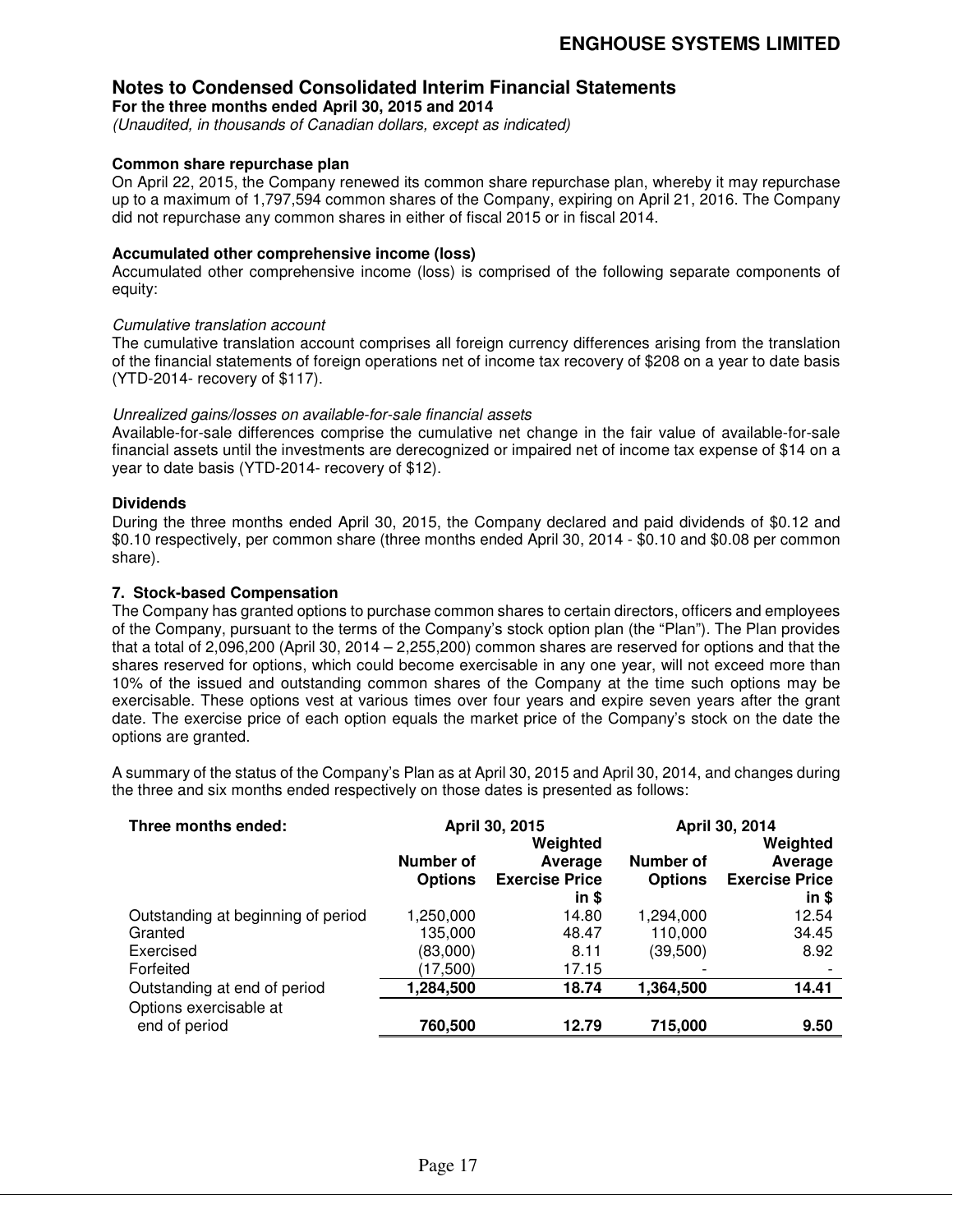**For the three months ended April 30, 2015 and 2014** 

*(Unaudited, in thousands of Canadian dollars, except as indicated)* 

| Six months ended:                  |                  | April 30, 2015        | April 30, 2014   |                       |  |
|------------------------------------|------------------|-----------------------|------------------|-----------------------|--|
|                                    |                  | Weighted              |                  | Weighted              |  |
|                                    | <b>Number of</b> | Average               | <b>Number of</b> | Average               |  |
|                                    | <b>Options</b>   | <b>Exercise Price</b> | <b>Options</b>   | <b>Exercise Price</b> |  |
|                                    |                  | in \$                 |                  | in \$                 |  |
| Outstanding at beginning of period | 1,288,500        | 14.56                 | 1,419,000        | 12.42                 |  |
| Granted                            | 135,000          | 48.47                 | 110,000          | 34.45                 |  |
| Exercised                          | (121,500)        | 7.73                  | (83,500)         | 8.55                  |  |
| Forfeited                          | (17,500)         | 17.15                 | (81,000)         | 12.81                 |  |
| Outstanding at end of period       | 1,284,500        | 18.74                 | 1,364,500        | 14.41                 |  |
| Options exercisable at             |                  |                       |                  |                       |  |
| end of period                      | 760,500          | 12.79                 | 715,000          | 9.50                  |  |

The Company uses the fair value method for recording compensation expense related to equity instruments awarded to employees, officers and directors in accordance with IFRS 2. For the purposes of expensing stock options, each tranche in an award is considered a separate award with its own vesting period and grant date fair value. Compensation expense is recognized over the tranche's vesting period by increasing contributed surplus based on the number of awards expected to vest. During the second quarter of 2015, the Company recorded a non-cash charge of \$317 (Q2/2014 - \$205).

For options granted in the period, the fair value of each stock option on the date of the grant was estimated using the Black-Scholes option pricing model as set out below. Estimated volatility is calculated on a daily basis using historical closing prices, as adjusted for certain events that management deemed to be nonrecurring and non-indicative of future events over a five year period, which reflects the expected life of the options.

|                                          | <b>Options</b><br>Granted<br><b>FY 2015</b> | <b>Options</b><br>Granted<br><b>FY 2014</b> |
|------------------------------------------|---------------------------------------------|---------------------------------------------|
| Risk-free interest rate (%)              | $0.68\% - 1.34\%$                           | $1.34\% - 1.93\%$                           |
| Estimated volatility (%)                 | 20%-28%                                     | 20%-28%                                     |
| Dividend yield                           | \$0.48                                      | \$0.40                                      |
| Expected life (in years)                 | $3.5 - 6.3$                                 | $3.5 - 6.3$                                 |
| Weighted average fair value (in dollars) | $$6.74 - $11.63$                            | $$5.01 - $9.34$                             |

There were 135,000 options granted to date in fiscal 2015 (110,000 – 2014).

#### **8. Income tax**

Income tax expense is recognized based on management's best estimate of the weighted average annual income tax rate expected for the full financial year applied to the pre-tax income for the interim period for each entity in the consolidated group. As a result of foreign exchange fluctuations, acquisitions and the relative mix of income earned in differing jurisdictions, the Company has determined that a reasonable estimate of a weighted average annual tax rate cannot be determined for the consolidated group. The Company's effective tax rate for the three month period ended April 30, 2015 was a provision of 22.0%. The effective tax rate for the six month period was a provision of 9.5%, which includes the tax effect of legal provision adjustments booked in the first quarter of \$8.8 million.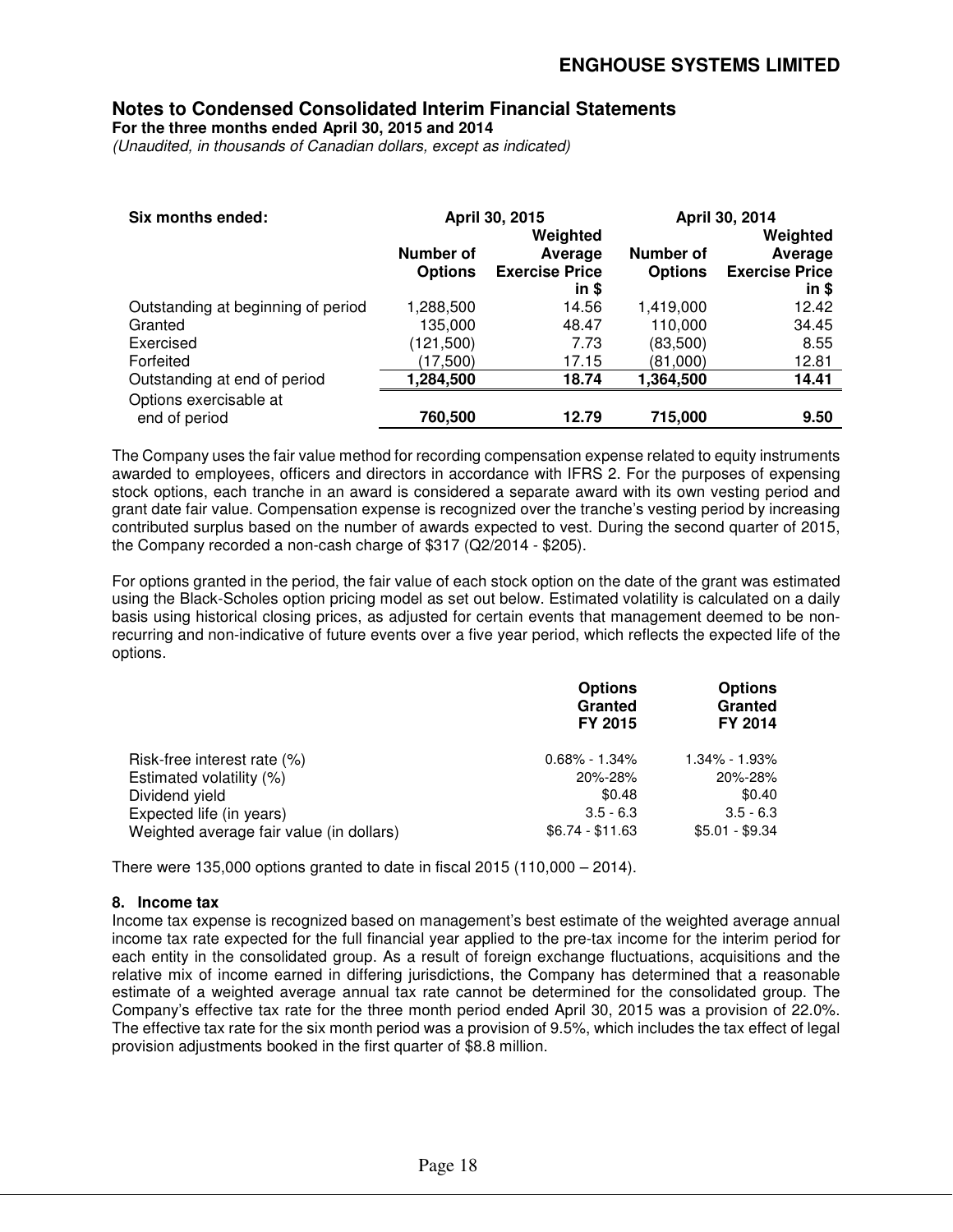**For the three months ended April 30, 2015 and 2014** 

*(Unaudited, in thousands of Canadian dollars, except as indicated)* 

#### **9. Earnings per share**

**Basic:** Basic earnings per share are calculated by dividing the net income attributable to owners of the parent by the weighted average number of common shares issued and outstanding during the period.

|                                                                                                         | Three months ended April 30 |                   | Six months ended April 30 |                    |
|---------------------------------------------------------------------------------------------------------|-----------------------------|-------------------|---------------------------|--------------------|
|                                                                                                         | 2015                        | 2014              | 2015                      | 2014               |
| Net income attributable to owners of the parent<br>Weighted average number of common shares in<br>issue | \$7,568<br>26.223           | \$6,558<br>26,096 | \$10,107<br>26.204        | \$12,730<br>26.074 |
| Basic earnings per share                                                                                | \$0.29                      | \$0.25            | 0.39<br>S.                | 0.49               |

**Diluted:** Diluted earnings per share is calculated by adjusting the weighted average number of common shares outstanding assuming conversions of all dilutive potential common shares. The Company has only stock options as potential dilutive common shares. For stock options, a calculation is done to determine the number of shares that could have been acquired at fair value (determined using the average market share price of the Company's outstanding shares for the period) based on the monetary value of the subscription rights attached to the stock options. The number of shares calculated above is compared to the number of shares that would have been issued assuming the exercise of the stock options.

|                                                                            | Three months ended April 30 |            | Six months ended April 30 |              |
|----------------------------------------------------------------------------|-----------------------------|------------|---------------------------|--------------|
|                                                                            | 2015                        | 2014       | 2015                      | 2014         |
| Net income attributable to owners of the<br>parent                         | \$7,568                     | \$6,558    | 10,107<br>\$              | 12,730<br>\$ |
| Weighted average number of common shares<br>issued<br>Adjustments for:     | 26,223                      | 26,096     | 26,204                    | 26,074       |
| Stock options                                                              | 786                         | 776        | 752                       | 758          |
| Weighted average number of common shares<br>for diluted earnings per share | 27,009                      | 26,872     | 26,956                    | 26,832       |
|                                                                            |                             |            |                           |              |
| Diluted earnings per share                                                 | \$<br>0.28                  | \$<br>0.24 | \$<br>0.37                | 0.47         |

#### **10. Acquisitions**

Acquisitions have been recorded under the purchase method of accounting and results have been included in the unaudited condensed consolidated interim statements of operations from their respective acquisition dates. Accordingly, the allocation of the purchase price to assets and liabilities is based on the fair value, with the excess of the purchase price over the fair value of the assets acquired being allocated to goodwill.

#### **2015 Acquisitions:**

#### **Asset Management Group**

The Company acquired 100% of the issued and outstanding common shares of CDRator A/S ("CDRator") on March 3, 2015 for an aggregate cash purchase price of approximately \$27.6 million. Of this amount, approximately \$3.8 million is subject to hold back and adjustment. Results are included in the Asset Management Group from the acquisition date.

Headquartered in Denmark, CDRator provides market-leading solutions that automate billing and customer care functions for MVNO/E (mobile virtual network operators and enablers). CDRator offers an out-of-the-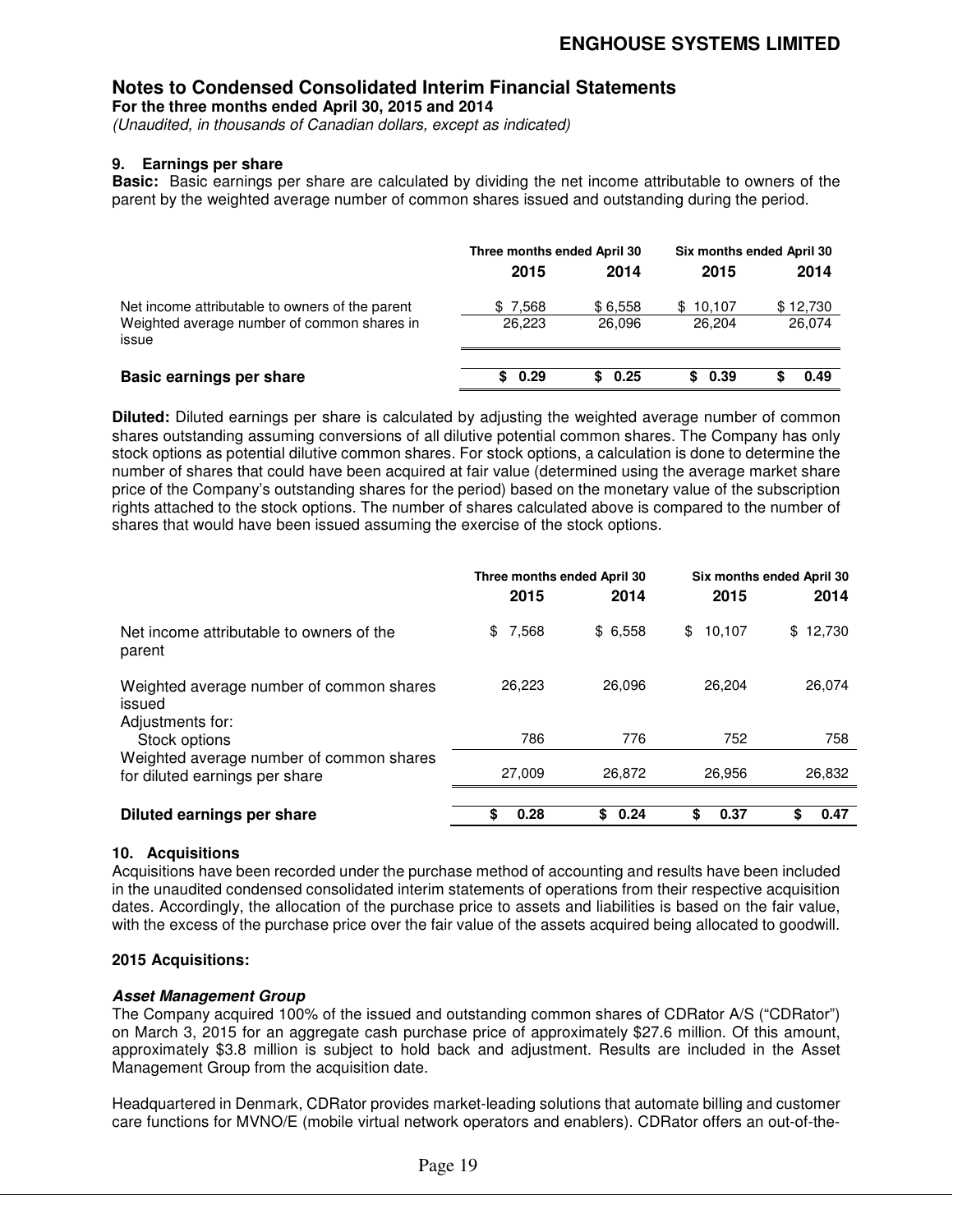**For the three months ended April 30, 2015 and 2014** 

*(Unaudited, in thousands of Canadian dollars, except as indicated)* 

box self-care, post and pre-paid real time billing platform that can be rapidly deployed for enabling next generation mobile and converged virtual network operators.

#### **2014 Acquisitions:**

#### **Interactive Management**

The Company acquired 100% of the issued and outstanding common shares of Information Access Technology, Inc. ("IAT"), IT Sonix AG ("IT Sonix") and Voxtron NV ("Voxtron") on November 4, 2013, March 4, 2014 and October 3, 2014 respectively, for an aggregate cash purchase price of approximately \$23.4 million. Of this amount, approximately \$2.1 million remains subject to hold back and adjustment. Results are included in the Interactive Management Group from the date of acquisition.

Headquartered in West Jordan (Salt Lake City), Utah, IAT specializes in innovative communication technology which enables companies to design, execute and measure customer communication campaigns. IAT solutions include premise and hosted products and services for both outbound dialing and broadcast messaging. Based in Leipzig, Germany, IT Sonix is a software provider specializing in outbound contact center solutions with a particular focus on tele-marketing. ELSBETH, IT Sonix's flagship solution, is a fully featured, general purpose, outbound suite combining a powerful predictive dialer, campaign management, call scripting, real-time speech analytics and agent coaching capabilities. Headquartered in Temse (Brussels), Belgium, Voxtron is a provider of multi-channel contact center and dispatch solution for small, medium and large enterprises as well as the railroad and utilities sectors.

#### **Asset Management Group**

The Company acquired 100% of the issued and outstanding common shares of Basset AB ("Basset") and Jinny Software Limited ("Jinny") on July 4, 2014 and August 5, 2014, respectively for an aggregate cash purchase price of approximately \$20.4 million. Of this amount, approximately \$3.0 million remains subject to hold back and adjustment. Results are included in the Asset Management Group from their respective dates of acquisition.

Headquartered in Stockholm, Sweden, Basset provides revenue management solutions to telecommunications operators and next generation electric utilities in Europe, Africa and the Middle East. Based in Dublin, Ireland, Jinny is an end-to-end provider of mobile value added services, rich communications, and diameter signaling management solutions for wireless carriers globally. Jinny's solutions enable customers to run different cellular network technologies simultaneously, and are integrated with leading network equipment providers.

Management has established the preliminary purchase price allocations taking into account all relevant information at the time of preparing these notes to the unaudited condensed consolidated interim financial statements. The purchase price allocations below have not been finalized, other than IAT (Interactive Management 2014), subject to receipt of additional information related to the settlement of the hold back obligations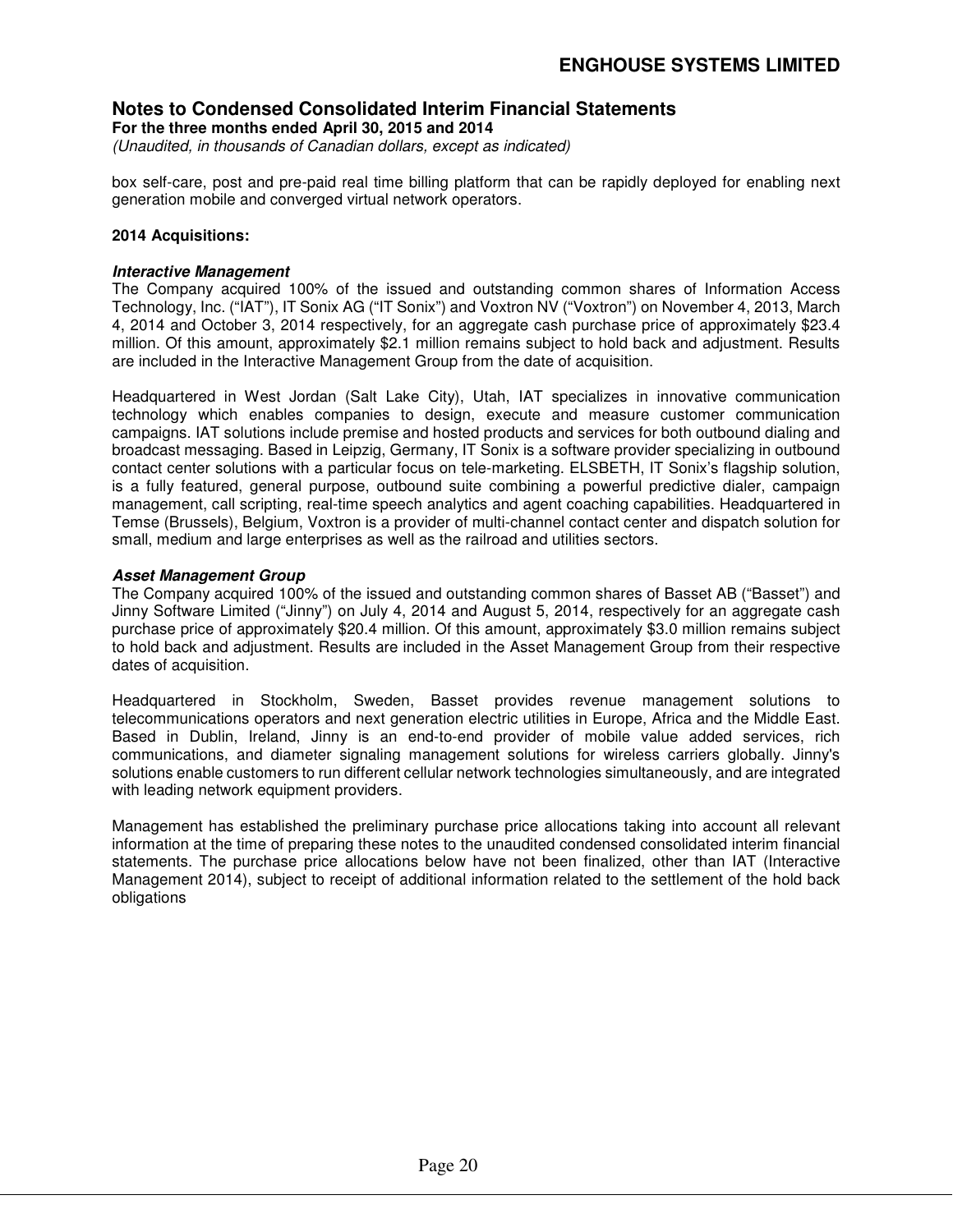**For the three months ended April 30, 2015 and 2014** 

*(Unaudited, in thousands of Canadian dollars, except as indicated)* 

The Company's purchase price allocations are as follows:

|                                               | Asset<br><b>Management</b><br>Group<br>Preliminary<br>Quarter ended<br>April 30, 2015 |        | Interactive<br><b>Management</b><br>Group<br>Preliminary<br>Year ended<br>October 31, 2014 |        | Asset<br><b>Management</b><br>Group<br>Preliminary<br>Year ended<br>October 31, 2014 |        |
|-----------------------------------------------|---------------------------------------------------------------------------------------|--------|--------------------------------------------------------------------------------------------|--------|--------------------------------------------------------------------------------------|--------|
| Cash and cash equivalents                     | \$                                                                                    | 4,015  | \$                                                                                         | 2,825  | \$                                                                                   | 1,536  |
| Short-term investments                        |                                                                                       |        |                                                                                            |        |                                                                                      |        |
| Accounts receivable, net                      |                                                                                       | 4,530  |                                                                                            | 8,555  |                                                                                      | 13,084 |
| Prepaid expenses and other assets             |                                                                                       | 468    |                                                                                            | 805    |                                                                                      | 2,196  |
| Property, plant and equipment                 |                                                                                       | 284    |                                                                                            | 901    |                                                                                      | 355    |
| Deferred income tax assets                    |                                                                                       |        |                                                                                            |        |                                                                                      | 1,123  |
| Acquired software                             |                                                                                       | 5,630  |                                                                                            | 9,126  |                                                                                      | 13,450 |
| Customer relationships                        |                                                                                       | 7,150  |                                                                                            | 5,600  |                                                                                      | 6,271  |
| Goodwill                                      |                                                                                       | 11,441 |                                                                                            | 7,643  |                                                                                      | 7,657  |
| Total assets acquired                         | \$                                                                                    | 33,518 | \$                                                                                         | 35,455 | \$                                                                                   | 45,672 |
| Less: Current liabilities assumed             | \$                                                                                    | 3,092  | \$                                                                                         | 8,064  | \$                                                                                   | 22,060 |
| Less: Deferred income tax liabilities         |                                                                                       | 2,839  |                                                                                            | 4,030  |                                                                                      | 3,204  |
| <b>Total liabilities assumed</b>              | \$                                                                                    | 5,931  | \$                                                                                         | 12,094 | \$                                                                                   | 25,264 |
|                                               |                                                                                       |        |                                                                                            |        |                                                                                      |        |
| Net assets acquired for cash<br>consideration | \$                                                                                    | 27,587 | S                                                                                          | 23,361 | \$                                                                                   | 20,408 |

#### **11. Segmented information**

The Company has two operating segments, the Interactive Management Group and the Asset Management Group, based on the nature of the operations and markets that each of these segments serves. The accounting policies followed by these segments are the same as those described in the summary of significant accounting policies.

The Company's operating segments each develop and market software products and provide services for their respective markets and are inclusive of the current year acquisitions. The Interactive Management Group specializes in customer interaction software and services that are designed to enhance customer service, increase efficiency and manage customer communications across the enterprise. Core technologies include contact center, attendant console, interactive voice response, call recording and workforce optimization solutions that support any telephony environment, on-premise or in the cloud. Its customers include insurance companies, banks and utilities as well as high technology, health care and hospitality companies. The Asset Management Group provides a portfolio of products to telecom service providers as well as fleet management and public safety software solutions for the transportation industry, first responders, distribution, security, utilities and oil and gas industries. These include telecom billing, data conversion, and geo-spatial software solutions for complex network infrastructures and fleet/logistics management solutions for the public and private sectors.

The Company evaluates segment performance based on revenue and profit or loss before income taxes.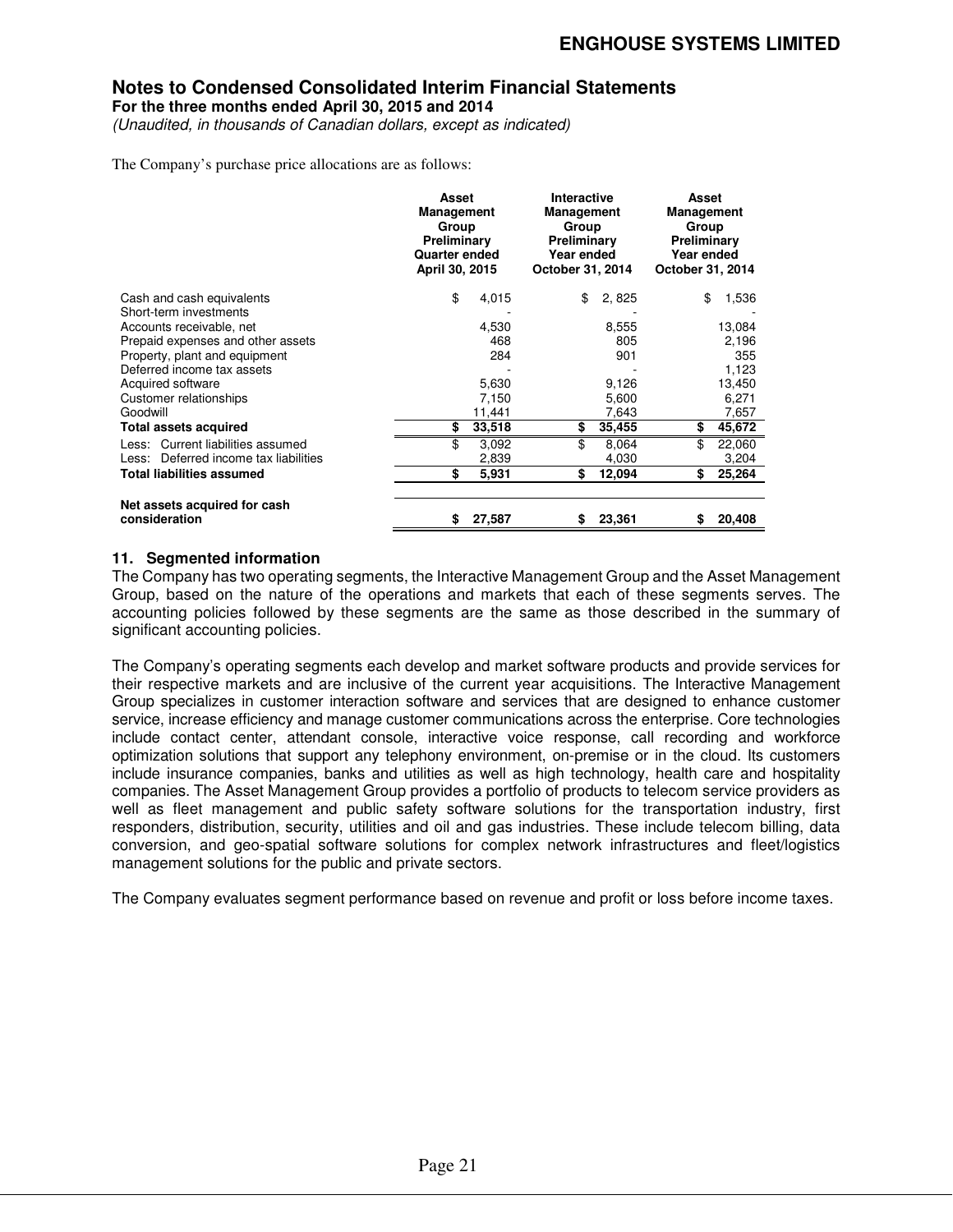**For the three months ended April 30, 2015 and 2014** 

*(Unaudited, in thousands of Canadian dollars, except as indicated)* 

|                                                                                                                                                                           | <b>Interactive</b><br><b>Management</b><br>Group | <b>Asset</b><br><b>Management</b><br>Group    | <b>Total</b>                                           |
|---------------------------------------------------------------------------------------------------------------------------------------------------------------------------|--------------------------------------------------|-----------------------------------------------|--------------------------------------------------------|
| Three months ended April 30, 2015                                                                                                                                         |                                                  |                                               |                                                        |
| Revenue<br>Operating expenses excluding non-cash charges<br>Depreciation of property, plant and equipment<br><b>Segmented profit</b>                                      | \$44.881<br>(32, 846)<br>(555)<br>\$11,480       | \$23,820<br>(18, 226)<br>(127)<br>\$<br>5,467 | \$68,701<br>(51, 072)<br>(682)<br>\$16,947<br>(1, 447) |
| Corporate expenses<br>Amortization of acquired software and customer<br>relationships<br>Finance income<br>Finance expenses<br>Other income<br>Income before income taxes |                                                  |                                               | (5,734)<br>51<br>(170)<br>58<br>9,705<br>S.            |

|                                                                                                                                                                                                              | Interactive<br><b>Management</b><br>Group | Asset<br><b>Management</b><br>Group       | Total                                                     |
|--------------------------------------------------------------------------------------------------------------------------------------------------------------------------------------------------------------|-------------------------------------------|-------------------------------------------|-----------------------------------------------------------|
| Three months ended April 30, 2014                                                                                                                                                                            |                                           |                                           |                                                           |
| Revenue<br>Operating expenses excluding non-cash charges<br>Depreciation of property, plant and equipment<br><b>Segmented profit</b><br>Corporate expenses<br>Amortization of acquired software and customer | \$43.897<br>(32,330)<br>(467)<br>\$11,100 | \$11.054<br>(8,207)<br>(99)<br>2,748<br>S | \$54,951<br>(40, 537)<br>(566)<br>13,848<br>S.<br>(1,366) |
| relationships<br>Finance income<br>Finance expenses<br>Other income<br>Income before income taxes                                                                                                            |                                           |                                           | (4,231)<br>124<br>(75)<br>8,301<br>\$                     |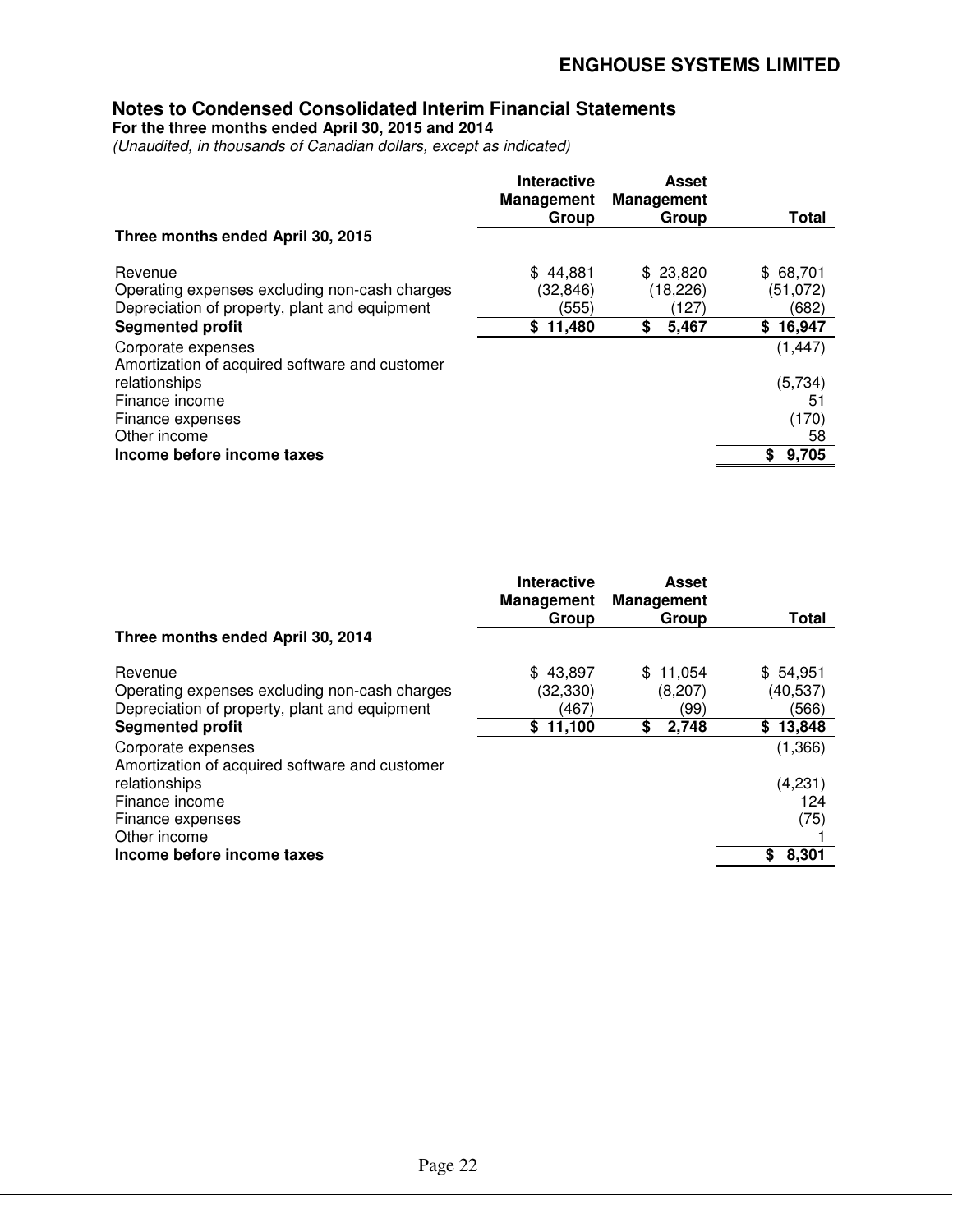**For the three months ended April 30, 2015 and 2014** 

*(Unaudited, in thousands of Canadian dollars, except as indicated)* 

|                                                | <b>Interactive</b><br><b>Management</b> | <b>Asset</b><br><b>Management</b> |               |
|------------------------------------------------|-----------------------------------------|-----------------------------------|---------------|
|                                                | Group                                   | Group                             | Total         |
| Six months April 30, 2015                      |                                         |                                   |               |
| Revenue                                        | \$88,633                                | \$43,087                          | 131,720<br>S  |
| Operating expenses excluding non-cash charges  | (63,815)                                | (32,326)                          | (96, 141)     |
| Depreciation of property, plant and equipment  | (1,040)                                 | (234)                             | (1, 274)      |
| <b>Segmented profit</b>                        | \$23,778                                | \$10,527                          | \$<br>34,305  |
| Corporate expenses                             |                                         |                                   | (3,230)       |
| Litigation settlements                         |                                         |                                   | (8,774)       |
| Amortization of acquired software and customer |                                         |                                   |               |
| relationships                                  |                                         |                                   | (11,088)      |
| Finance income                                 |                                         |                                   | 164           |
| Finance expenses                               |                                         |                                   | (287)         |
| Other income                                   |                                         |                                   | 75            |
| Income before income taxes                     |                                         |                                   | 11,165<br>\$  |
| Goodwill                                       | \$77,057                                | \$35,027                          | 112,084<br>\$ |
| Other assets                                   | 118,843                                 | 111,909                           | 230,752       |
| Short-term investments                         |                                         |                                   | 10,078        |
| <b>Total assets</b>                            |                                         |                                   | \$352,914     |
|                                                |                                         |                                   |               |
| <b>Capital Expenditures</b>                    | \$<br>1,171                             | \$<br>286                         | \$<br>1,457   |

|                                                | Interactive<br><b>Management</b> | Asset<br><b>Management</b> |              |
|------------------------------------------------|----------------------------------|----------------------------|--------------|
|                                                | Group                            | Group                      | Total        |
| Six months April 30, 2014                      |                                  |                            |              |
| Revenue                                        | \$81,697                         | \$20,746                   | \$102,443    |
| Operating expenses excluding non-cash charges  | (59,107)                         | (15, 581)                  | (74, 688)    |
| Depreciation of property, plant and equipment  | (885)                            | (210)                      | (1,095)      |
| <b>Segmented profit</b>                        | \$21,705                         | \$<br>4,955                | \$<br>26,660 |
| Corporate expenses                             |                                  |                            | (2,658)      |
| Amortization of acquired software and customer |                                  |                            |              |
| relationships                                  |                                  |                            | (8, 141)     |
| Finance income                                 |                                  |                            | 267          |
| Finance expenses                               |                                  |                            | (133)        |
| Other income                                   |                                  |                            | 8            |
| Income before income taxes                     |                                  |                            | 16,003<br>\$ |
|                                                |                                  |                            |              |
| Goodwill                                       | \$73,789                         | \$17,051                   | 90,840<br>\$ |
| Other assets                                   | 147,981                          | 55,091                     | 203,072      |
| Short-term investments                         |                                  |                            | 18,212       |
| Total assets                                   |                                  |                            | \$312,124    |
|                                                |                                  |                            |              |
| <b>Capital Expenditures</b>                    | \$<br>622                        | \$<br>166                  | \$<br>788    |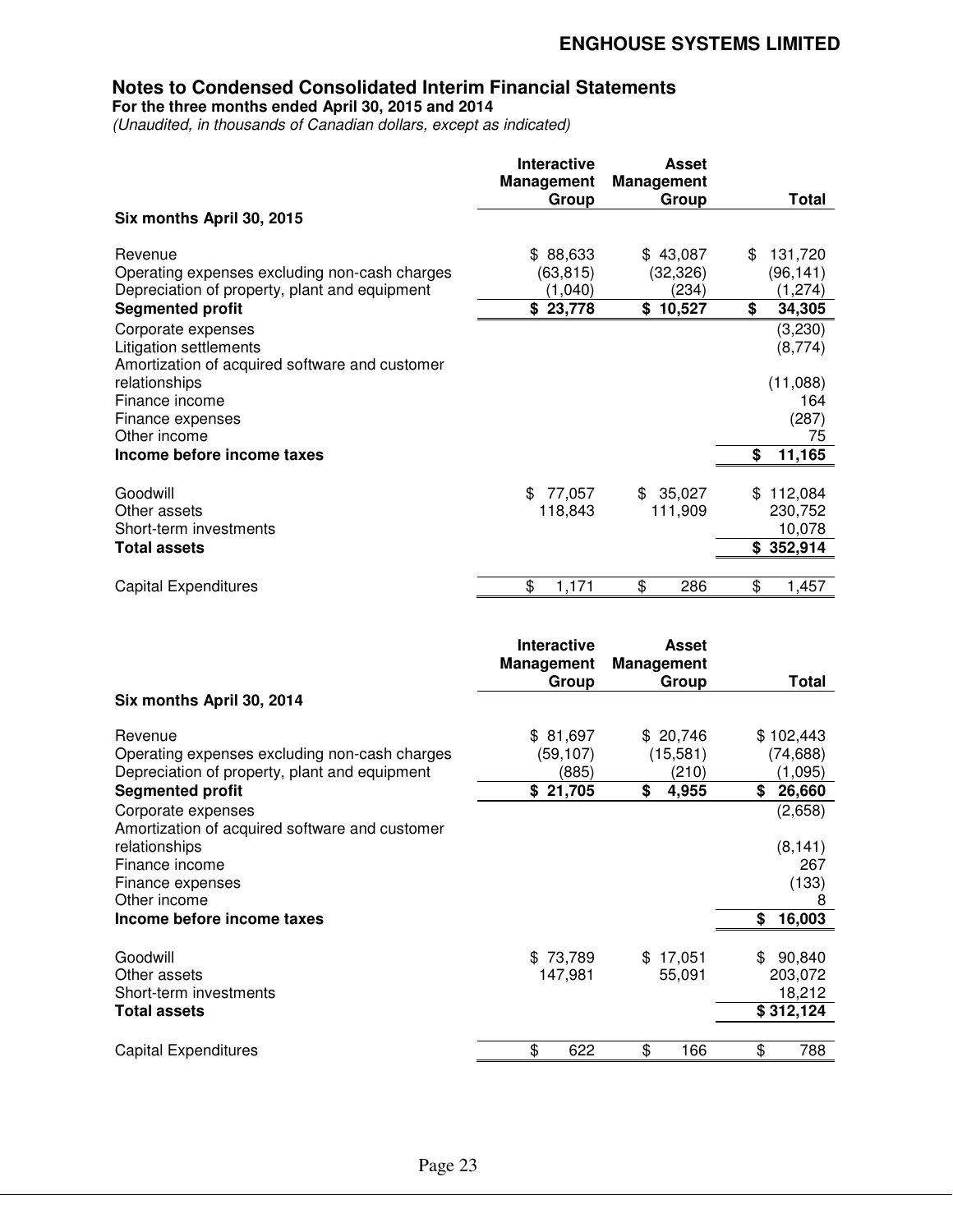**For the three months ended April 30, 2015 and 2014** 

*(Unaudited, in thousands of Canadian dollars, except as indicated)* 

#### **12. Commitments and contingencies**

*Southern California Gas Company v. Syntellect, Inc.:* Southern California Gas Company ("SoCal") filed a lawsuit against a wholly owned subsidiary of the Company relating to the indemnification provisions in a contract between the parties. The United States District Court, Southern District of California, issued a judgment in favor of SoCal. However, the judgment was appealed to the United States Ninth Circuit Court of Appeals. That court affirmed aspects of the judgment, but reversed the finding that evidence of apportionment of damages should be excluded and directed the district court to consider the issue. Subsequently, the district court issued an order granting a motion brought by SoCal that apportionment was not appropriate and that the Company is responsible for 100% of SoCal's damages and a judgment (together with the order, the "Judgment") in favour of SoCal which, together with certain additional SoCal costs and interest, amounts to U.S. \$9.45 million (the "Award"). The Company appealed the Judgment to the United States Ninth Circuit Court of Appeals, and a standby letter of credit in the full amount of the Award was posted, pending the outcome of the appeal. The appeal was denied on February 23, 2015 so approximately U.S. \$9.55 million, representing the Award plus estimated additional SoCal costs and interest, will be paid to SoCal to finalize this matter. The Company booked a litigation settlement provision of \$9.4 million in the first quarter of 2015 to cover its obligations. A cash deposit of \$11.4 million underlying the standby letter of credit to offset potential foreign exchange risk is restricted as to use and has been reflected on the unaudited condensed consolidated interim statements of financial position in cash and cash equivalents. Subsequent to quarter end, the Company paid U.S. \$9.45 million to SoCal to settle the Award. The Company also previously settled an unrelated matter in its favor during the year, booking a recovery of \$0.6 million.

#### **General**

The Company provides its customers with a qualified indemnity against the infringement of third party intellectual property rights. From time to time, various owners of patents and copyrighted works send the Company or its customers letters alleging that the Company's products do or might infringe upon the owner's intellectual property rights, and/or suggesting that the Company or its customers should negotiate a license agreement with the owner. The Company's policy is to never knowingly infringe upon any third party's intellectual property rights. Accordingly, where appropriate, the Company forwards any such allegation or licensing request to its outside legal counsel for review. The Company generally attempts to resolve any such matter by informing the owner of the Company's position concerning non-infringement or invalidity. Even though the Company attempts to resolve these matters without litigation, it is always possible that the owner of a patent or copyrighted work will sue the Company.

In response to correspondence from and, in a few instances, litigation instigated by, third party patent holders, a few of the Company's customers have attempted to tender to the Company the defense of its products under contractual indemnity provisions. The Company does not believe that it currently has any obligation to provide such a defense or that the Company's products infringe any third party patent. With respect to this litigation, and any other litigation the Company becomes involved with, under a contractual indemnity or any other legal theory, the Company has and will continue to consider all its options for resolution and vigorously assert all appropriate defenses.

#### **13. Changes in non-cash operating working capital**

|                                                               | Three months ended April 30, |          | Six months ended April 30, |         |
|---------------------------------------------------------------|------------------------------|----------|----------------------------|---------|
|                                                               | 2015                         | 2014     | 2015                       | 2014    |
| (Increase) decrease in accounts receivable, net               | \$ (3,801)                   | \$3,798  | \$(1,337)                  | \$1,302 |
| Increase in prepaid expenses and other assets                 | (514)                        | (28)     | (391)                      | (808)   |
| Increase (decrease) in accounts payable & accrued liabilities | 2.421                        | (1, 477) | 4.983                      | (7,121) |
| (Decrease) increase in income taxes payable                   | (1,432)                      | 228      | (1,995)                    | 67      |
| Increase in deferred revenue                                  | 1.076                        | 353      | 8,296                      | 7.774   |
|                                                               | \$ (2,250)                   | \$2,874  | \$9.556                    | \$1,214 |